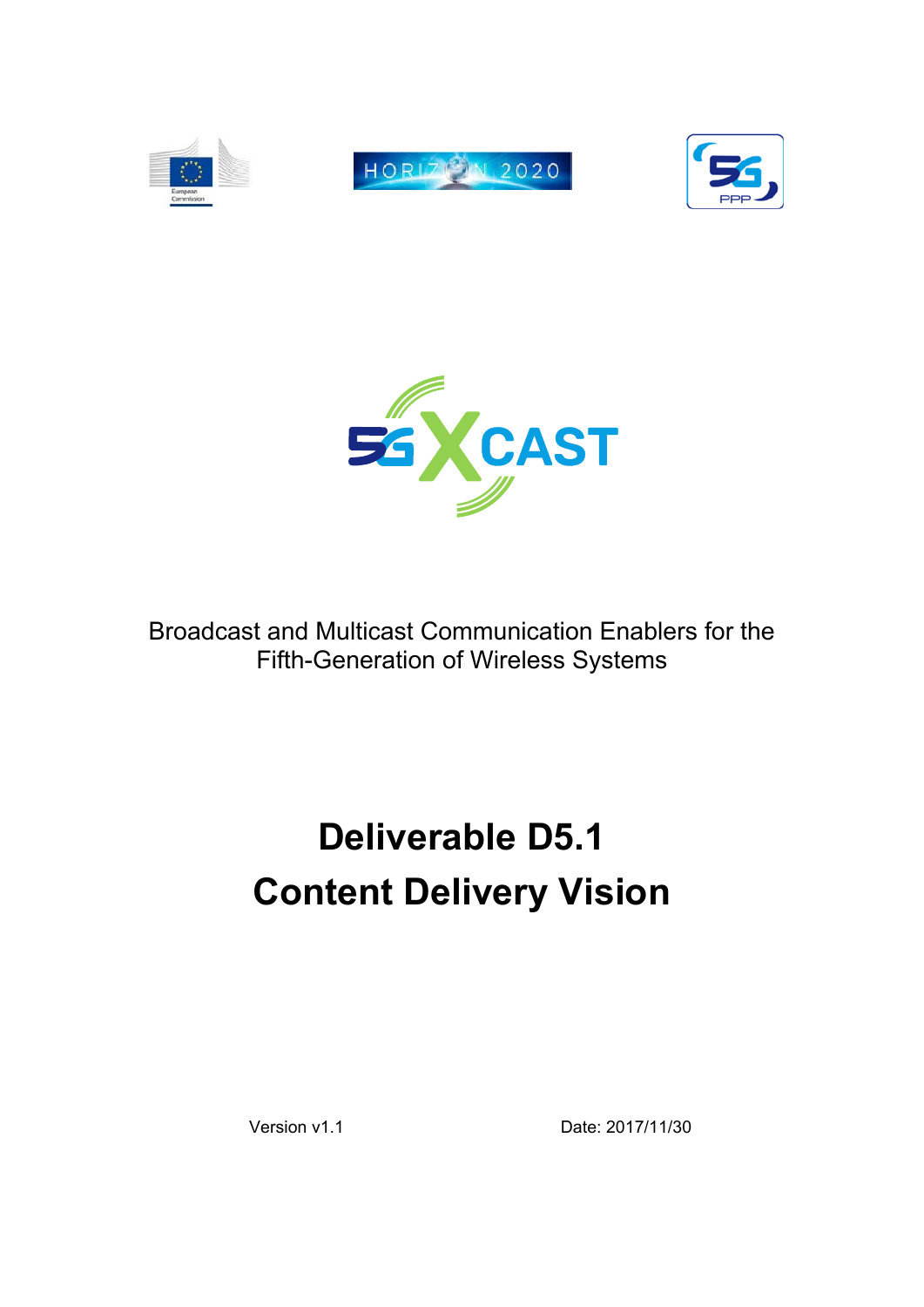Document properties:

| <b>Grant Number:</b>                 | 761498                                                                                                                                                                                                |
|--------------------------------------|-------------------------------------------------------------------------------------------------------------------------------------------------------------------------------------------------------|
| <b>Document Number:</b>              | D <sub>5.1</sub>                                                                                                                                                                                      |
| <b>Document Title:</b>               | <b>Content Delivery Vision</b>                                                                                                                                                                        |
| Editor(s):                           | Nivedita Nouvel (Broadpeak)                                                                                                                                                                           |
| <b>Authors:</b>                      | David Gomez-Barquero (UPV); Athul Prasad (NOK),<br>Steve Appleby, Tim Stevens, Rory Turnbull (BT); Nivedita<br>Nouvel (Broadpeak); Peter Sanders (One2Many); Tuan<br>Tran (Expway); Waqar Zia (Nomor) |
| <b>Contractual Date of Delivery:</b> | 2017/11/30                                                                                                                                                                                            |
| <b>Dissemination level:</b>          | <b>Public</b>                                                                                                                                                                                         |
| <b>Status:</b>                       | Final                                                                                                                                                                                                 |
| <b>Version:</b>                      | 1.1                                                                                                                                                                                                   |
| <b>File Name:</b>                    | 5G-Xcast D5.1 v1.1 web                                                                                                                                                                                |
|                                      |                                                                                                                                                                                                       |

#### **Abstract**

This deliverable sets out the vision of a flexible, self-organizing content delivery network which can combine unicast, multicast, broadcast and caching to deliver content cost-effectively at scale. It outlines the broad operation of such as system in a network-agnostic manner and identifies and proposes the core functional elements and the key technology components work together in an overall content delivery system to help realise the 5G-Xcast content delivery vision.

#### Keywords

5G, caching, broadcast, content delivery, multicast, unicast, LTE Broadcast

#### Disclaimer

This 5G-Xcast D5.1 deliverable is not yet approved nor rejected, neither financially nor content-wise by the European Commission. The approval/rejection decision of work and resources will take place at the Mid-Term Review Meeting planned in September 2018, after the monitoring process involving experts has come to an end.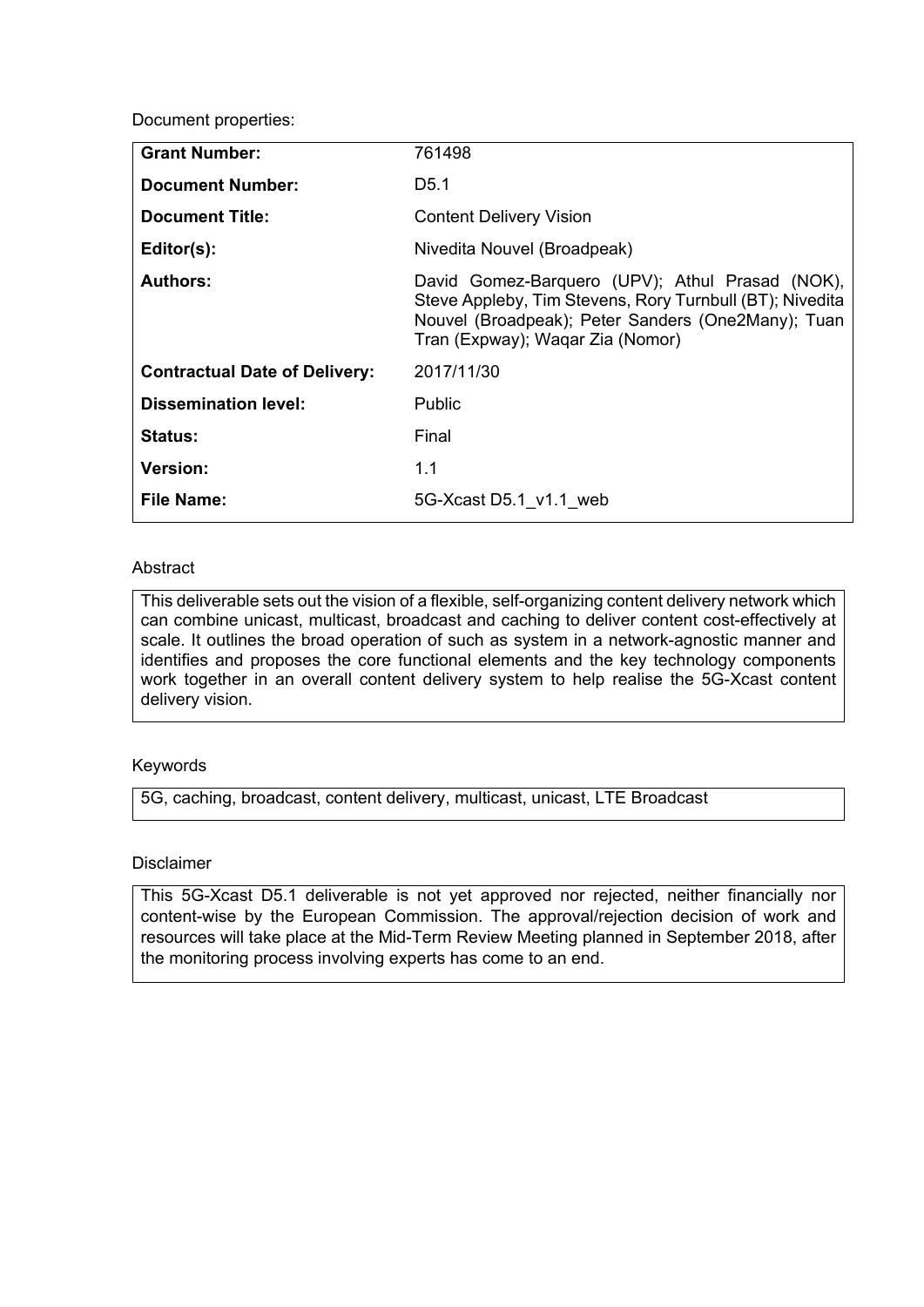

# **Executive Summary**

There is a growing demand from operators to deploy converged video delivery solutions across all their networks (fixed and mobile) and across all the screens, to save on operational and equipment costs.

Focusing on the Media & Entertainment vertical, this document reviews relevant business models and technology, and suggests approaches to deliver content in a flexible way; this flexibility being apparent in both the delivery mode (point to point and point to multipoint) and delivery type (fixed and mobile). We refer to these approaches as the Content Distribution Framework (CDF).

Different business models are applied when it comes to monetising video delivery. They are important to keep in mind since the revenue flow can greatly impact the success of a service. In addition, we can learn from the success or failure of relevant technologies. This leads to the conclusion that the CDF should adopt the following principles:

- It should be a generic data delivery framework, and should not rely on the business case from one vertical.
- It should have a CDN for global coverage, with point-to-multipoint-capable networks at the edge for efficiency.
- The CDN/network interface should be kept as simple as possible, and applications on end devices should not need modification.
- It should treat PTM as an internal optimisation capability for network operators which does not need to be exposed as an externally consumable network service in its own right.
- The use of a PTM capability should be dynamic, following consumption patterns and business rules.
- The use of local, or on-device storage to allow synchronous, pre-emptive delivery of content efficiently using a PTM capability would be advantageous.
- Application-layer intelligence is preferred over network features, particularly where the requirements on latency and packet loss are relatively relaxed, such as in typical media delivery scenarios.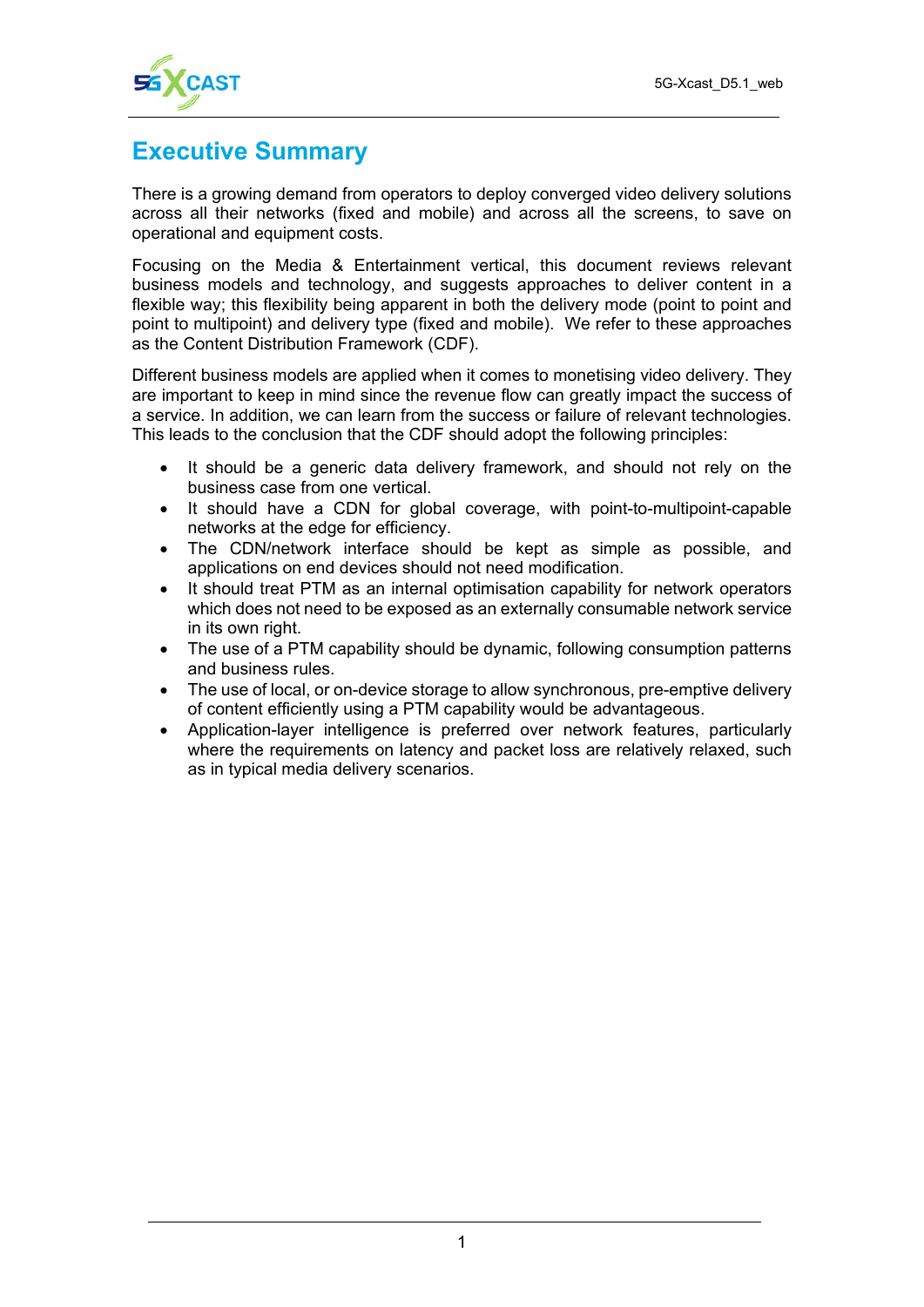

# **Table of Contents**

| $\mathbf 1$      |                                                        |  |
|------------------|--------------------------------------------------------|--|
| 1.1              |                                                        |  |
| 1.2              |                                                        |  |
| $\overline{2}$   |                                                        |  |
| 2.1              |                                                        |  |
| 2.1.1            |                                                        |  |
| 2.1.2            |                                                        |  |
| 2.1.3            |                                                        |  |
| 2.2              |                                                        |  |
| 2.3              |                                                        |  |
| 2.3.1            | Operator centric business model (On-net model)  11     |  |
| 2.3.2            |                                                        |  |
| 2.3.3            |                                                        |  |
| 2.3.4            | Content provider centric business model (OTT Model) 12 |  |
| 2.3.5            |                                                        |  |
| 2.3.6            |                                                        |  |
| 2.3.7            |                                                        |  |
| 3                |                                                        |  |
| 3.1              |                                                        |  |
| 3.2              |                                                        |  |
| 3.2.1            |                                                        |  |
|                  |                                                        |  |
| 3.2.3            |                                                        |  |
| 3.2.4            |                                                        |  |
| 3.2.5            |                                                        |  |
| 3.3 <sub>1</sub> |                                                        |  |
| 4                |                                                        |  |
| 4.1              |                                                        |  |
| 4.1.1            |                                                        |  |
| 4.1.2            |                                                        |  |
| 4.2              |                                                        |  |
| 4.2.1            |                                                        |  |
| 4.2.2            |                                                        |  |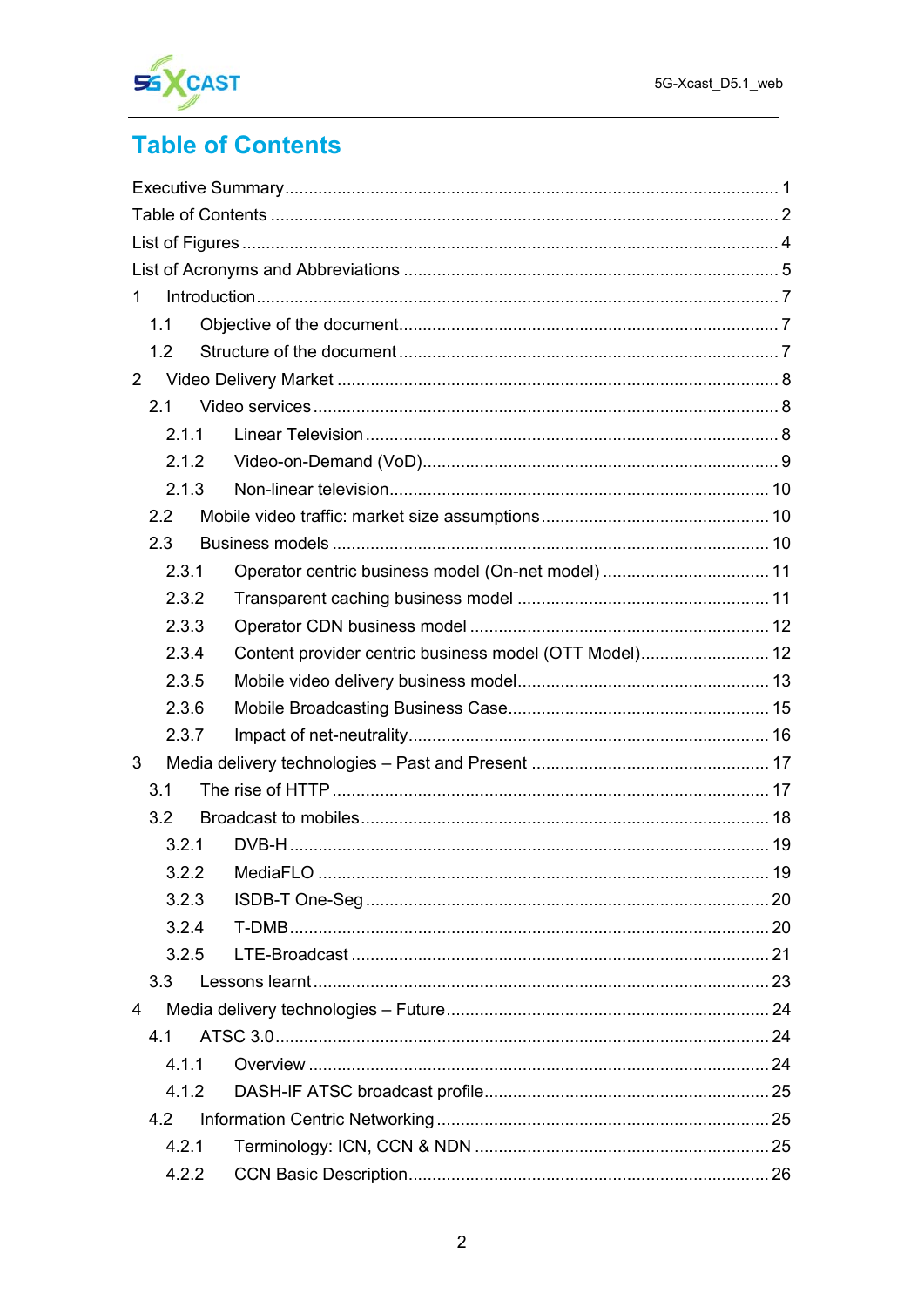

|  |  | 5 5G Perspectives and Content Delivery Framework Principles32 |
|--|--|---------------------------------------------------------------|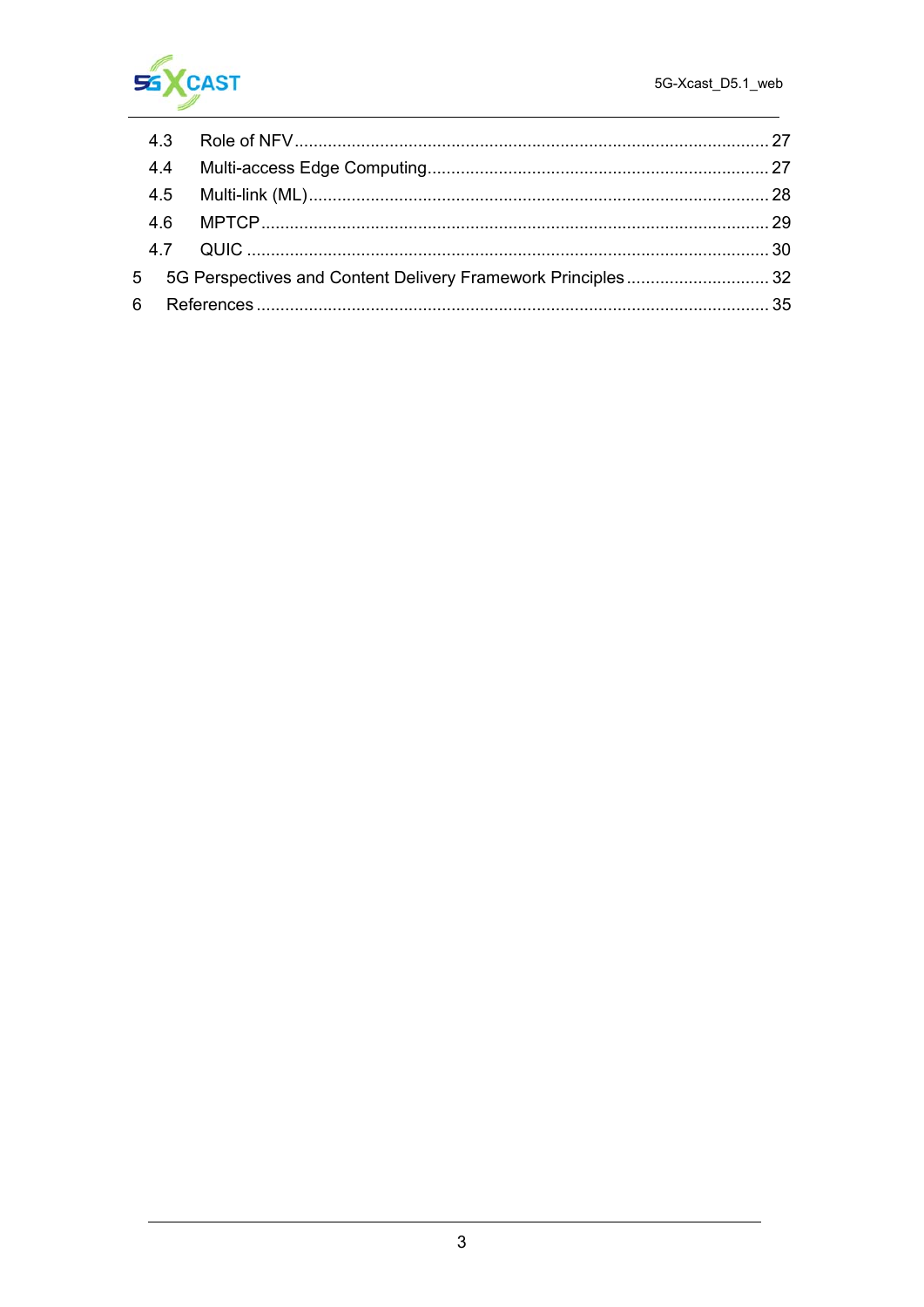

# **List of Figures**

| Figure 1. Euro 2016 – England vs. Wales- peak audience resulting in peak of network       |      |
|-------------------------------------------------------------------------------------------|------|
|                                                                                           |      |
| Figure 2. Channel change at halftime – irregularity in consumption patterns that leads to |      |
|                                                                                           |      |
| Figure 3. The Grand Tour – shows that even VoD content highly time-sensitive 9            |      |
| Figure 4. Expected growth of different types of content consumption on mobile devices.    |      |
|                                                                                           | 13   |
|                                                                                           |      |
|                                                                                           |      |
| Figure 7. Hybrid (broadcast/broadband) delivery in ATSC 3.0 using MPEG-DASH 24            |      |
|                                                                                           |      |
| Figure 9. Mobile edge computing framework [23] adapted to multi-access and potential      |      |
|                                                                                           | . 28 |
| Figure 10. 5G architecture with Multiconnectivity (ML-GW: multilink gateway; ML-MW:       |      |
|                                                                                           | 29   |
|                                                                                           |      |
| Figure 12. The location of the QUIC in the TCP/IP protocol stack.  30                     |      |
| Figure 13. Unicast / Multicast / Broadcast convergent video delivery. 34                  |      |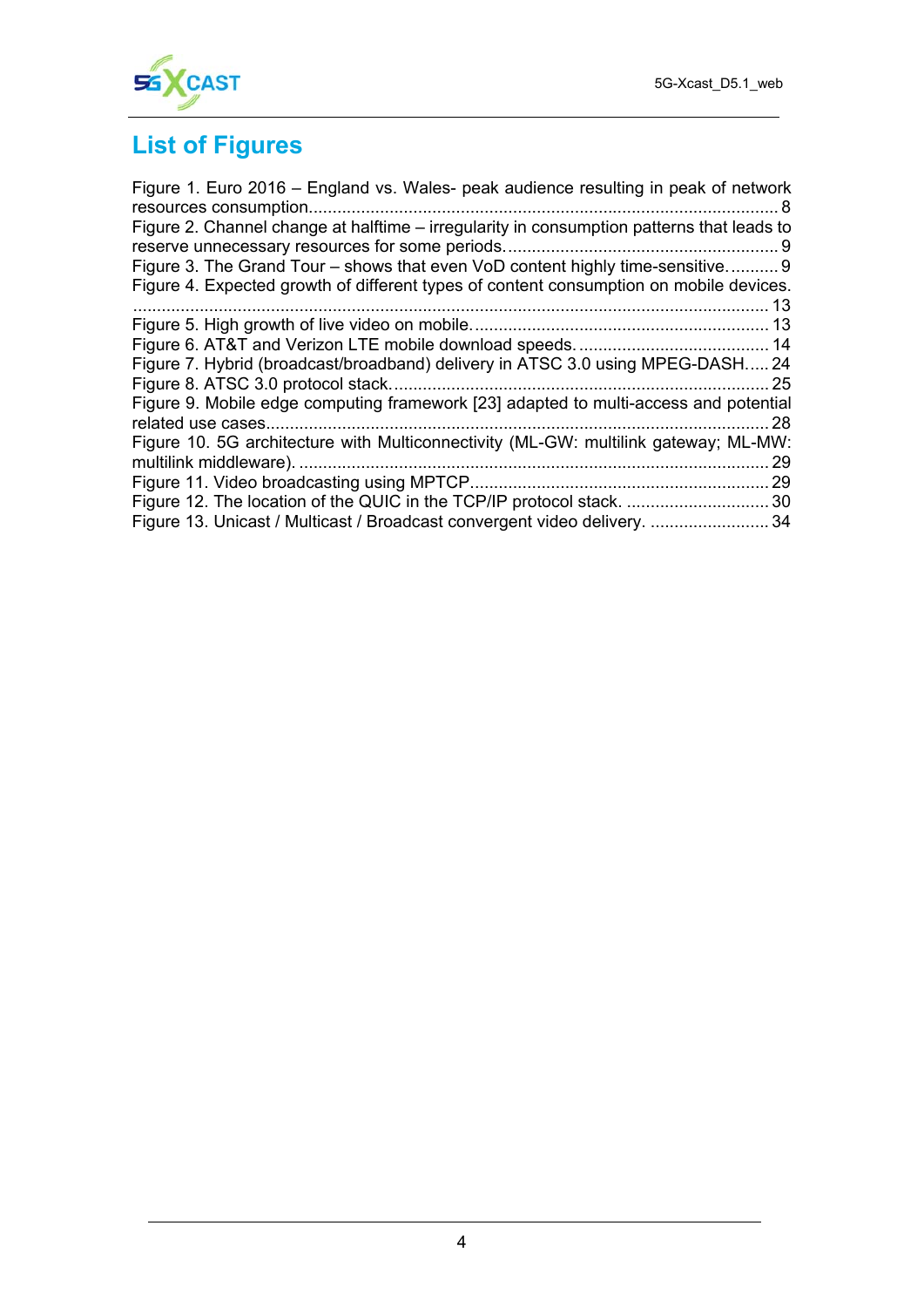

# **List of Acronyms and Abbreviations**

| 3GPP          | 3rd Generation Partnership Project              |
|---------------|-------------------------------------------------|
| <b>ABR</b>    | Adaptive Bit rate                               |
| <b>ACK</b>    | Acknowledgement                                 |
| <b>ALC</b>    | <b>Asynchronous Layered Coding</b>              |
| <b>ALTSCV</b> | <b>Alternative Services</b>                     |
| <b>API</b>    | <b>Application Programming Interface</b>        |
| <b>ARQ</b>    | <b>Automated Repeat Request</b>                 |
| <b>ATSC</b>   | <b>Advanced Television Systems Committee</b>    |
| ВC            | <b>Broadcast</b>                                |
| <b>CCAP</b>   | <b>Converged Cable Access Platform</b>          |
| <b>CCN</b>    | <b>Content Centric Networking</b>               |
| <b>CDN</b>    | <b>Content Delivery Network</b>                 |
| <b>CDNaaS</b> | CDN-as-a-service                                |
| <b>DOCSIS</b> | Data Over Cable Service Interface Specification |
| <b>DVB</b>    | <b>Digital Video Broadcasting</b>               |
| eMBMS         | enhanced Multimedia Broadcast/Multicast Service |
| EC            | <b>European Commission</b>                      |
| <b>FDT</b>    | <b>File Delivery Table</b>                      |
| <b>FEC</b>    | <b>Forward Error Correction</b>                 |
| <b>FLUTE</b>  | File Delivery over Unidirectional Transport     |
| <b>HEVC</b>   | <b>High Efficiency Video Coding</b>             |
| HTTP/2        | <b>Hypertext Transfer Protocol 2.0</b>          |
| <b>ICN</b>    | <b>Information Centric Networking</b>           |
| <b>IETF</b>   | <b>Internet Engineering Task Force</b>          |
| IP            | Internet Protocol                               |
| <b>LTE</b>    | <b>Long Term Evolution</b>                      |
| mABR          | multicast Adaptive Bit rate                     |
| <b>MAC</b>    | <b>Media Access Control</b>                     |
| <b>MBMS</b>   | Multimedia Broadcast/Multicast Services         |
| <b>MC</b>     | Multicast                                       |
| <b>MPEG</b>   | <b>Moving Picture Experts Group</b>             |
| <b>MPTCP</b>  | <b>Multipath Transmission Control Protocol</b>  |
| <b>MOOD</b>   | <b>MBMS Operation On-Demand</b>                 |
| <b>NACK</b>   | Negative Acknowledgement                        |
| <b>NDN</b>    | <b>Named Data Networking</b>                    |
| <b>NMS</b>    | <b>Network Management Systems</b>               |
| <b>NORM</b>   | <b>NACK-Oriented Reliable Multicast</b>         |
| <b>NRL</b>    | Navy Research Laboratory                        |
| <b>OSS</b>    | <b>Operations Support System</b>                |
| OTT           | over-the-top service                            |
| <b>PARC</b>   | Palo Alto Research Centre                       |
| <b>PDCP</b>   | Packet Data Convergence Protocol                |
| PoC           | Proof of Concept                                |
| <b>PoP</b>    | <b>Point of Presence</b>                        |
| <b>PTM</b>    | Point to Multipoint                             |
| <b>PVR</b>    | Personal Video Recorder                         |
| QoE           | <b>Quality of Experience</b>                    |
| QoS           | <b>Quality of Service</b>                       |
| QUIC          | <b>Quick UDP Internet Connections</b>           |
| <b>RFC</b>    | <b>Request for Comments</b>                     |
| <b>RLC</b>    | <b>Radio Link Control</b>                       |
|               |                                                 |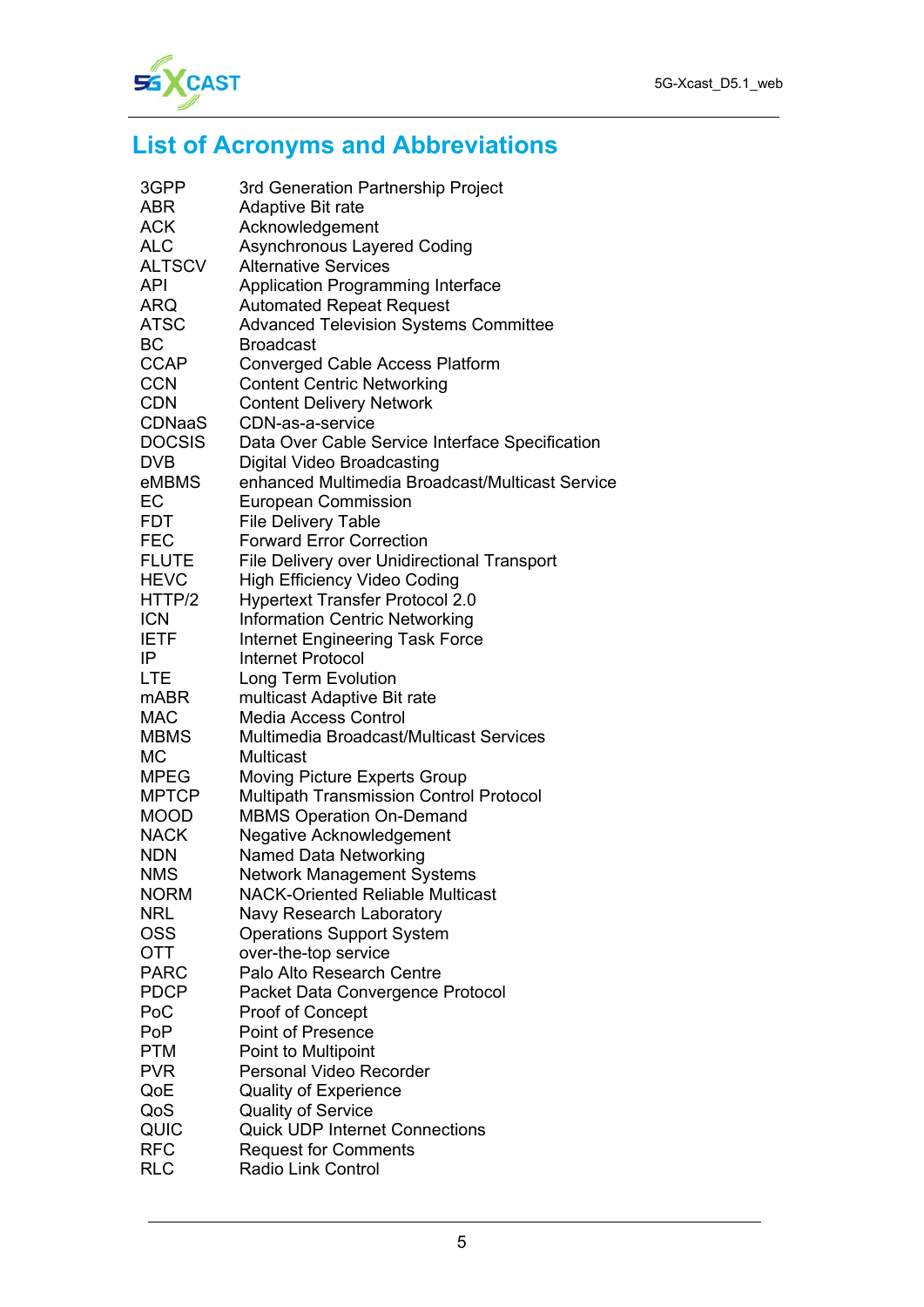

- ROUTE Real-time Object delivery over Unidirectional Transport
- RTCP Real-time Transport Control Protocol<br>RTSP Real-time Streaming Protocol RTSP Real-time Streaming Protocol<br>RTT Round-Trip Time
- Round-Trip Time
- SDI Serial Digital Interface
- SMPTE Society of Motion Picture and Television Engineers
- STB Set-Top Box
- TCP Transmission Control Protocol
- TLS Transport Layer Security
- UDP User Datagram Protocol
- UE User Equipment<br>URI Uniform Resourc
- Uniform Resource Identifier
- URL Uniform Resource Locator
- WP Work Package
- xDSL Digital Subscriber Line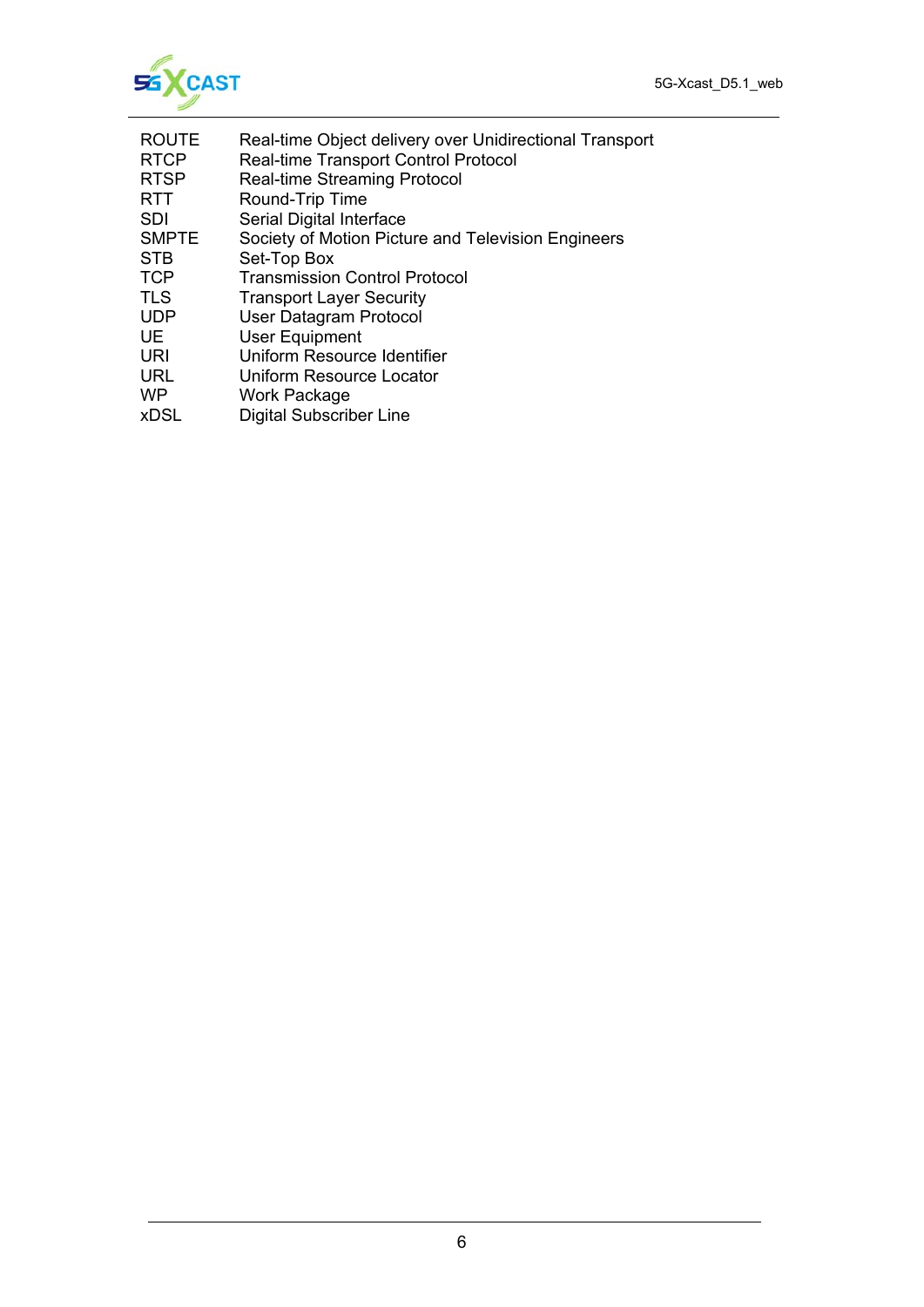

# **1 Introduction**

#### 1.1 Objective of the document

In this document, we articulate a set of properties that we are required in an ideal content delivery framework. Our focus is almost exclusively the Media and Entertainment vertical, although we will also touch on other uses of a content delivery framework, such as large-scale software distribution.

We will begin with a discussion on demand patterns for content and their evolution. Whilst we can be certain that the overall demand for content will continue to rise dramatically for the foreseeable future, we are much less certain of the underlying patterns of this demand. This leads us to assert that our content delivery framework should be flexible, autonomous and fast to be configured for different demand patterns.

We will derive further properties of our framework by learning from history. Previous content delivery technologies which have sought to add value to the network, have required moderately complex interfaces across organisational boundaries. We will use the rise of HTTP as the one-size-fits-all ubiquitous protocol to argue that our content delivery framework should allow cross-organisational interfaces to be extremely simple.

A review of some of motivation behind some of the newer technologies and standards for content delivery will provide us with a sense of how to exploit these within our framework.

Finally, we will conclude by outlining the main attributes and components of our ideal content delivery framework.

#### 1.2 Structure of the document

The document is structured as follows:

- Chapter 2: Review of the video delivery market: services, market size and business models.
- Chapter 3: Review of past and present technologies for video broadcast on mobile networks, and analysis of lessons learnt.
- Chapter 4: Technologies to consider for the future.
- Chapter 5: 5G perspectives and content framework vision.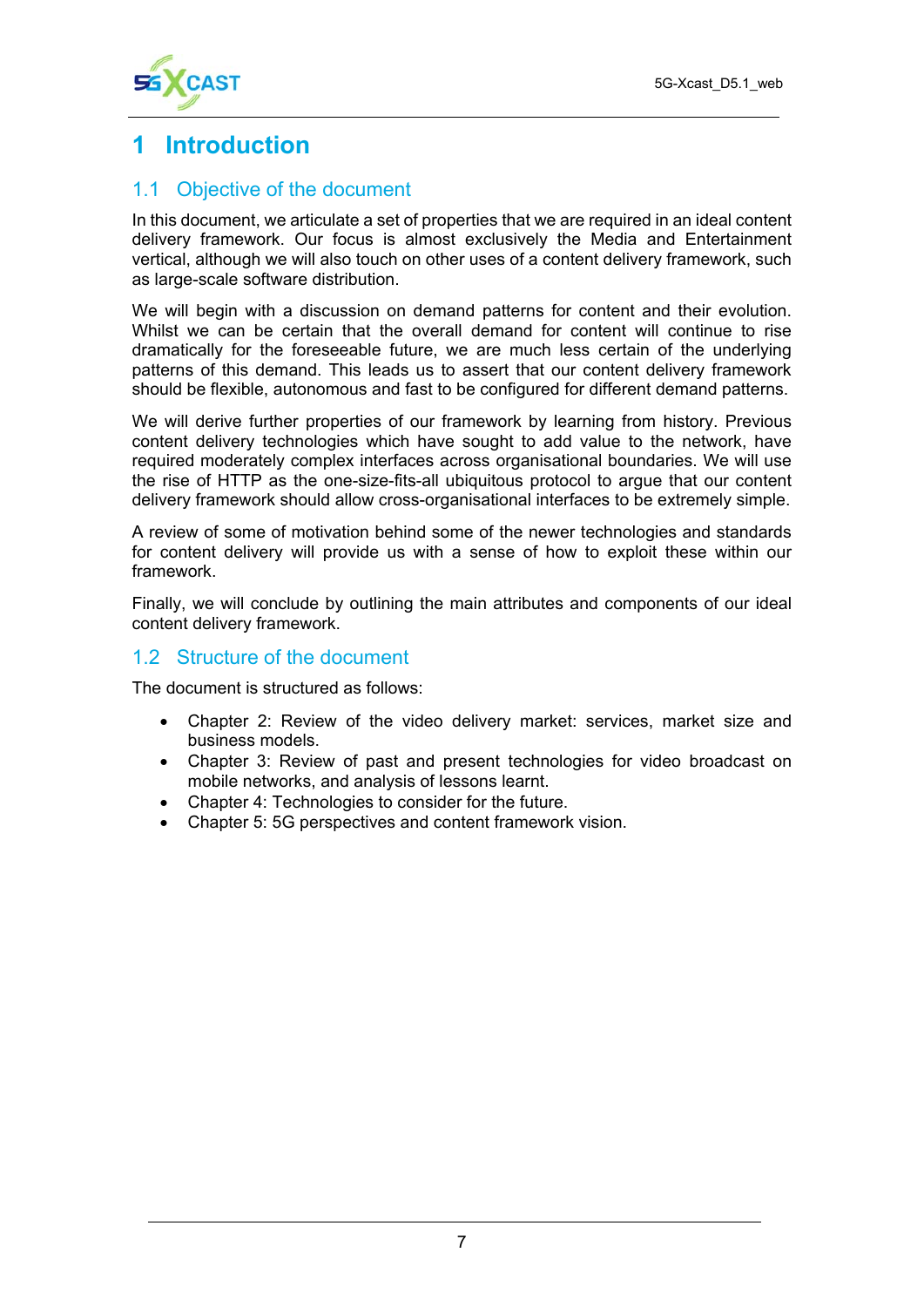

# **2 Video Delivery Market**

In this chapter we provide an overview of the video delivery market, by reviewing the video services that a video distribution infrastructure has to deal with (each application bringing its own technical constraints), share some figures about the current market size and its future projection, and explore the different business models that are at stake.

#### 2.1 Video services

#### 2.1.1 Linear Television

The recent increase in over-the-top (OTT) media consumption has challenged network service providers (NSPs) to support more content, more devices, and more users with limited infrastructure resources. While developments in adaptive bit rate (ABR) technology enable telecommunications and cable television / fixed network operators to deliver video content to a growing number of new screens and applications, predicting the popularity of live video content is challenging, as major news and sporting events are often fast-breaking, causing a volatile peak in video consumption. If millions of users simultaneously watched a live event, the peak in video consumption would require a significantly large investment for an operator using a traditional unicast delivery method, where each viewer counts as a unique unicast session. The exponentially growing availability of 4K content, which requires a large amount of bandwidth to be streamed, appears as a new issue for network operators.

Graphs below (courtesy of Matt Stagg, BT/EE) provide evidence for dynamic reconfiguration of network capabilities.

It is possible to define an average popularity for a channel that may drive the default allocation of point-to-multipoint (PTM) resources. This allocation has to be dynamic and respond quickly to the demand in order to take into account rapidly changing conditions.



*Figure 1. Euro 2016 – England vs. Wales- peak audience resulting in peak of network resources consumption.*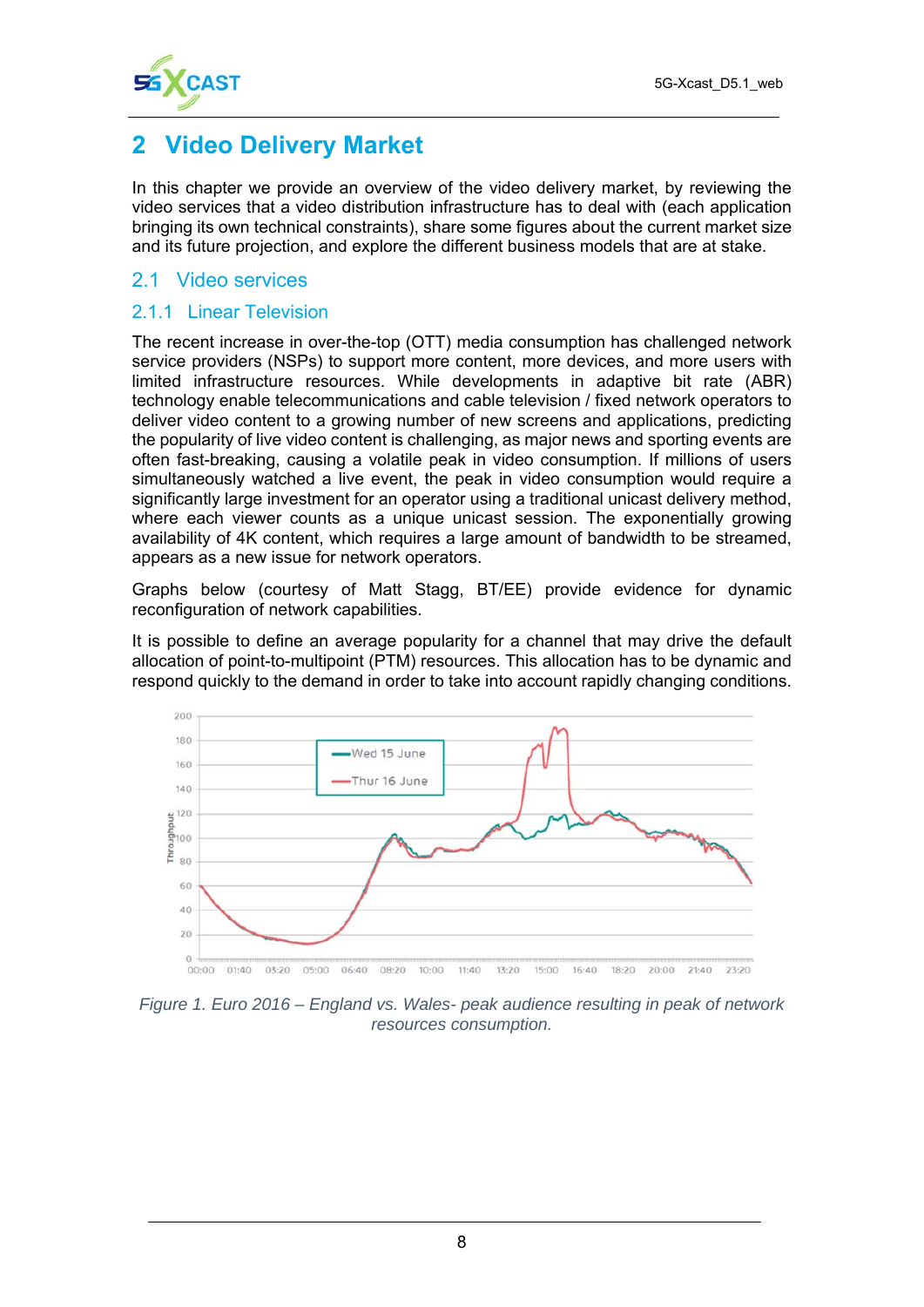





*Figure 2. Channel change at halftime – irregularity in consumption patterns that leads to reserve unnecessary resources for some periods.* 



*Figure 3. The Grand Tour – shows that even VoD content highly time-sensitive.* 

#### 2.1.2 Video-on-Demand (VoD)

Several factors have contributed to the rise in VoD consumption. Free services such as movie trailers have seen great success: trailers enable subscribers to see movie clips for free before choosing them. There has also been an increase in pay-per-view ondemand services, enabling end-users to watch premium HD VoD content at any time. This creates several issues for NSPs. When subscribers consume a lot of bandwidth to watch free content, such as trailers or catch-up TV content, it incurs substantial costs for NSPs. Thus, NSPs need to find a way to save bandwidth, especially when subscribers do not pay to watch the content. In addition, NSPs need to figure out a method of providing subscribers who are not eligible for broadband with access to HD videos ondemand.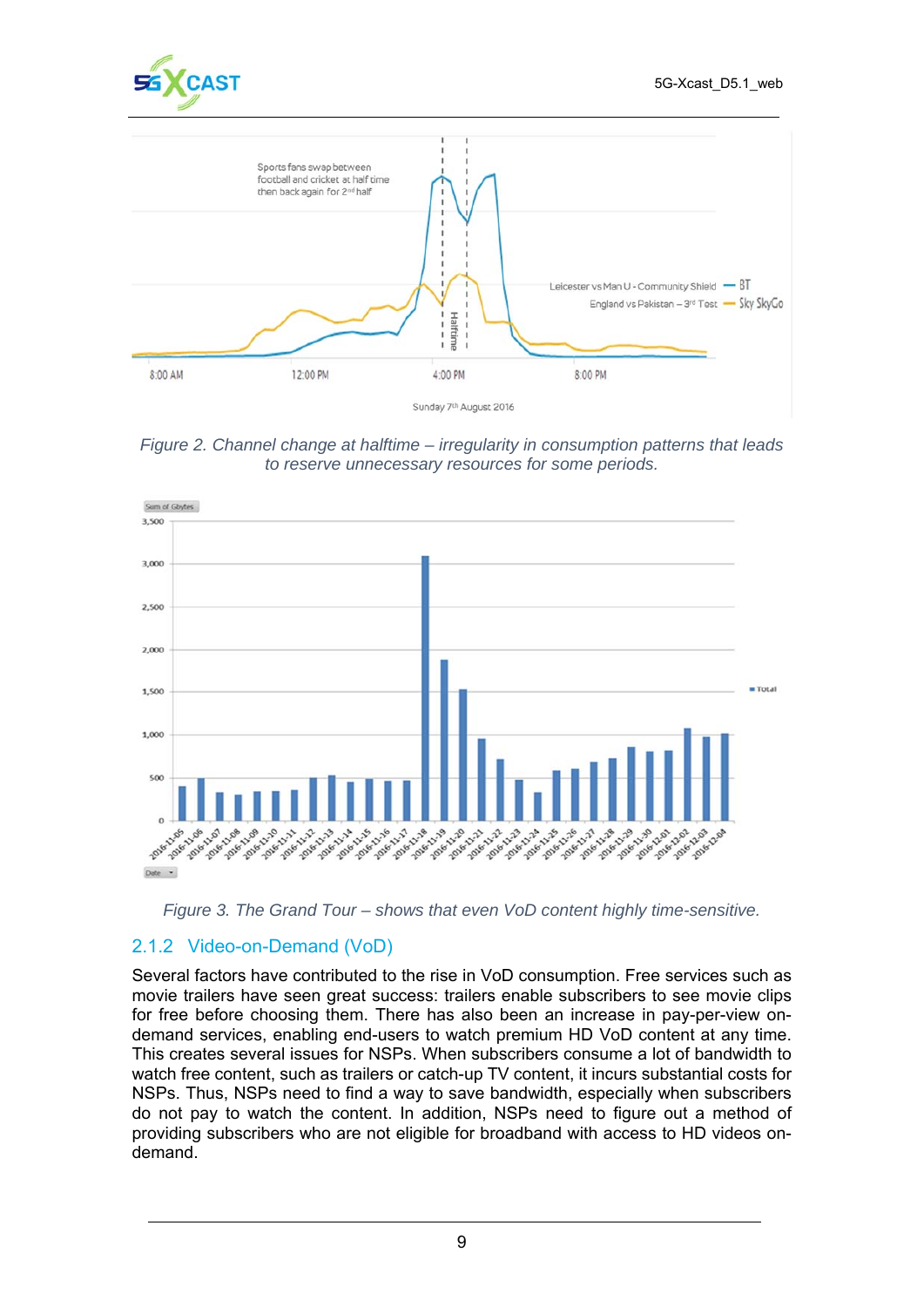

What characterizes VOD consumption is the existence of some very popular content that will concentrate most of the requests and long-tail contents that are watched by very few people.

The content caching strategy has to take this into account for finding the best trade-off between storage requirements and delivery cost.

#### 2.1.3 Non-linear television

Non-linear TV collectively refers to all the applications that consist of consuming content that was available on a linear television channel after the broadcast period.

It covers network time-shifting, start-over, catch-up TV and cloud-PVR, which can be programme- or time-based.

A further constraint on caching may be imposed for cloud-PVR applications in cases where maintaining a private copy of each recording per end-user is mandatory for legal reasons: no common copy can be shared or cached.

These use cases have an impact on the global design of the video delivery solution, in particular for the content caching aspects and for the switching between unicast and multicast streaming modes that they may induce.

#### 2.2 Mobile video traffic: market size assumptions

The following figures are derived from Cisco Visual Networking Index [1]:

- Globally, mobile video traffic will grow 8.7-fold from 2016 to 2021, a compound annual growth rate of 54%.
- Globally, mobile video traffic will reach 38.1 Exabytes per month by 2021, up from 4.4 Exabytes per month in 2016.
- Globally, the number of video capable devices and connections will grow 1.7-fold between 2016 and 2021, reaching 7,108 million in number.
- Globally, video capable devices and connections will be 61.4% of total mobile connections by 2021, compared to 50.6% in 2016.
- Video will be 78% of global mobile data traffic by 2021, compared to 60% at the end of 2016.
- Live Internet video will account for 13 percent of Internet video traffic by 2021. Live video will grow 15-fold from 2016 to 2021.

There is a growing demand from operators to deploy converged video delivery solutions across all their networks (fixed and mobile) and across all the screens, to save on operational costs and on equipment costs. But the replacement or RTSP video delivery that is currently mostly used to address main screens, with HTTP ABR delivery first requires that issues mainly related to live video delivery be solved:

- Latency from the live edge.
- Scalability for peak events.

#### 2.3 Business models

Different business models are applied when it comes to monetizing video delivery. They are important to keep in mind since the revenue flow can greatly impact the take-up of the service (as will be seen in Section 3).

There are also some specificities associated with the business models related to mobile video delivery and broadcasting.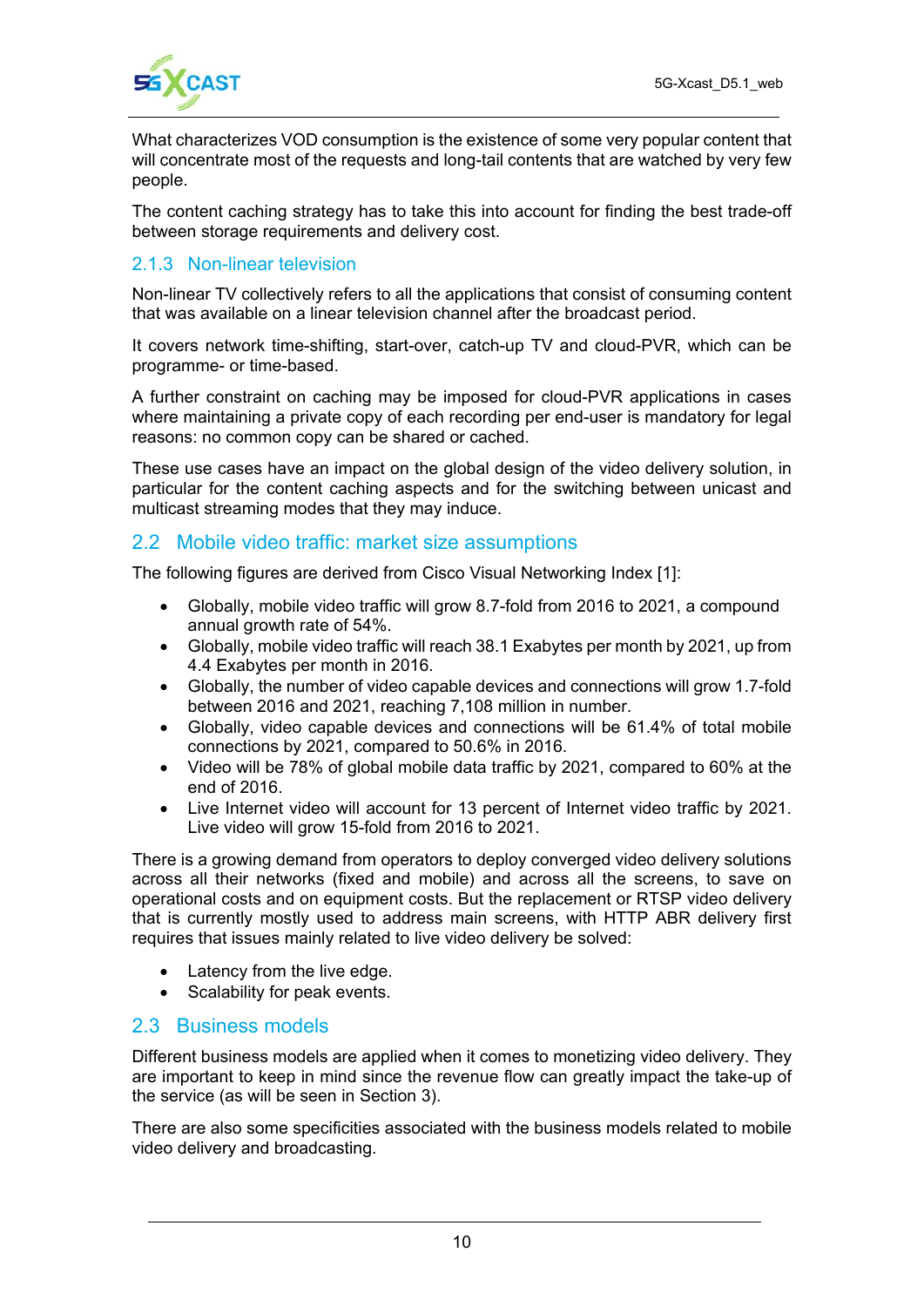

Eventually, net neutrality and its local variations in terms of legal constraints must be integrated in the business approaches.

#### 2.3.1 Operator centric business model (On-net model)

Network operators have been keen to monetize the delivery of video services on their infrastructure. Telecommunications and cable television operators have started deploying their own Content Delivery Network to provide to their subscribers with linear channels and on-demand videos negotiated with content-right owners. This model was first available in an IPTV or Cable TV context and has been extended to HTTP Adaptive Bit Rate streaming technology to address new screens (mobile devices and connected TVs). The principle of popularity-based caching was implemented by technology providers for these operators, who own data centres in strategic locations where they can deploy streaming servers. They also negotiate bandwidth with transit providers and sign peering agreements between them, in order to extend their reach. They can also rely on 3<sup>rd</sup> party networks to address more consumers.

Telecommunications and cable television operators can also be mobile video operators, if they manage a 3G/4G infrastructure. They usually try to provide "cross terminal services" that allow consuming the same video content on any device and with shared bookmarks, which is a good way of preventing subscriber churn.

They have the full control of their infrastructure including the last mile, and are therefore in the best place to optimize the video delivery quality. They can also access multicast resources that are key for scalable live video delivery. Their position is however challenged by content providers who want to have a direct access to their viewers.

A key challenge for operators is to come up with a fully converged solution, allowing them to address all networks and devices with minimal operation cost.

Cloud PVR is thus an important evolution for them, especially if they can handle it in a shared storage context (use the same copy of the content to address all the users who have required it instead of producing one copy per user). Its development greatly depends on local regulation policies concerning content rights.

#### 2.3.2 Transparent caching business model

Transparent caching consists, for an operator, to cache unmanaged content on their network, based on its popularity, in a way that is transparent to the content provider.

The benefit of transparent caching is twofold: it reduces ingress bandwidth usage for the operators, and increases quality for the content owners and end-users. Transparent caching is deployed in the network by intercepting end user HTTP traffic at routers or switches, and all requests are directed to internal caching servers. The mechanism for caching operation is as described below:

- A user requests the content.
- A router or switch on the network determines the HTTP packets and redirects them to the transparent cache placed in the network instead of forwarding them to the origin server for delivering content directly upon end-user request.
- The transparent cache inspects the situation and checks whether the requested content is already cached or not.
- If the object/content is stored in the cache, the transparent cache will deliver the content from the cache server itself.
- If the object is not available in the cache server, the system will send the request to the origin server. The content will get stored in the cache for future use.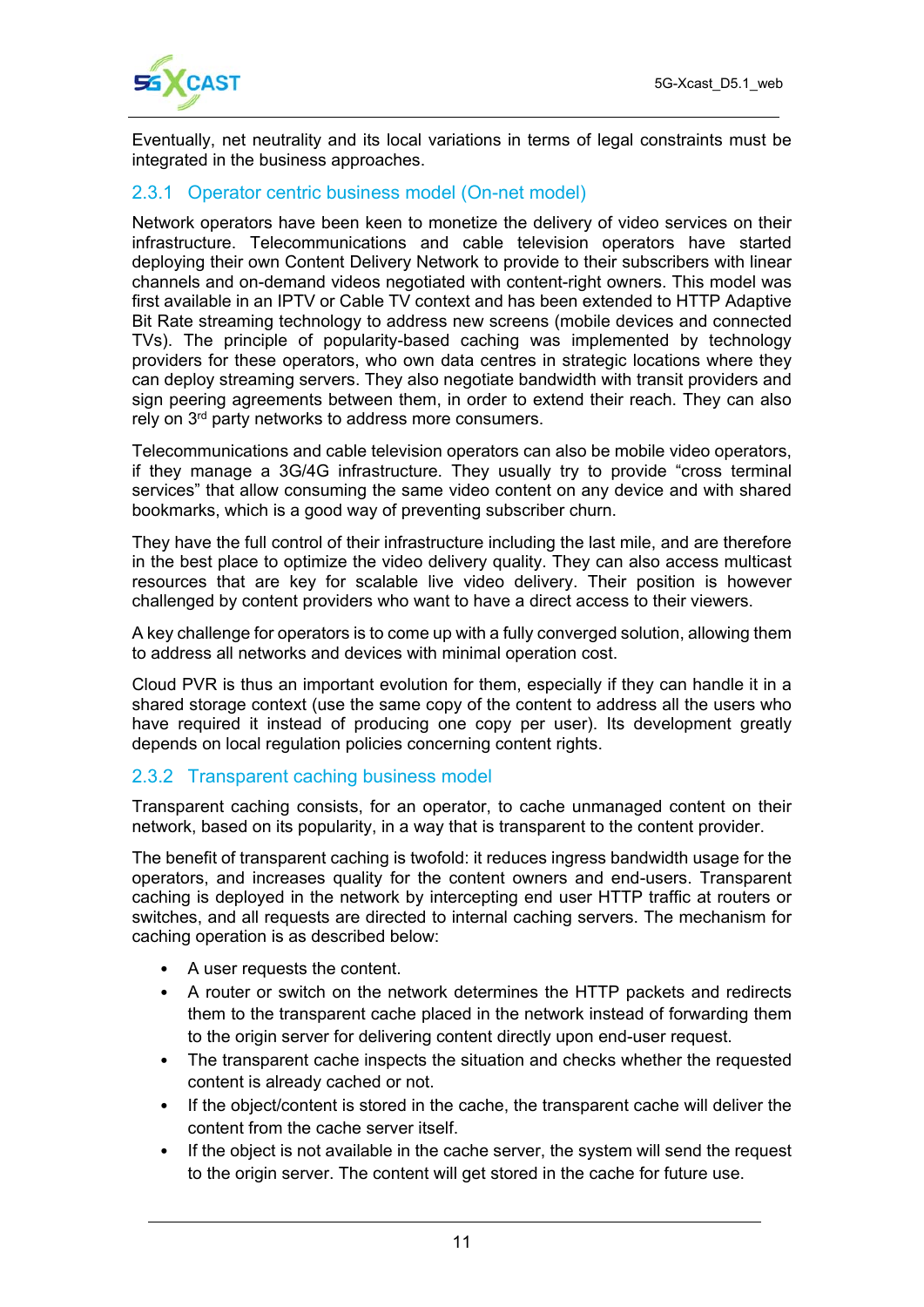

The main issue with transparent caching is that it does not work with HTTPS streaming which is growing in its usage, due to increasing concerns related to users' privacy (for e.g., Apple and Google have made it mandatory for their apps). One of the key HTTPS objectives is to guarantee that the content is served by an authenticated server. By bypassing this mechanism, the usage of transparent caching triggers the display of a warning message on modern user agents.

Moreover, some content providers are not keen on having their content cached, without them being able to control this behaviour. They can use dynamic URLs or specific tags to prevent the caching of their content assets, especially if, like Netflix or Google, they provide their own caching system. Some CDNs also adopt this behaviour in order not to see their traffic reduced by third-party caching.

This model is thus destined to disappear.

#### 2.3.3 Operator CDN business model

The Operator CDN approach allows operators to become the local-level CDN provider of their own network, maximizing the monetisation of their infrastructure.

They can sign a contract with content providers to allow them to access their infrastructure in a privileged way, including the multicast capabilities of their network if available.

This approach has many benefits: it provides revenue to operators allowing them to finance the growth of their infrastructure; it brings high quality content to end-users and a better service to content providers (especially for live content if multicast ABR technologies can be used).

But it requires that content providers sign contracts with possibly a large number of operators, if they want to benefit from their services in a large region or in several countries and the approach raises the debate about net neutrality.

#### 2.3.4 Content provider centric business model (OTT Model)

Content distributors and Over-The-Top video service providers such as Netflix, Hulu and Amazon Prime Video continue to take a larger share of the value chain and are providing solutions that are pushing the bounds of existing communications infrastructure to affordably deliver content to consumers. This represents a shift in delivery expectations and customer experience that has previously been driven by telecom providers.

Most of them are using CDN-as-a-service (CDNaaS) in order to have a global reach. CDNaaS providers, like Akamai, Level3, Limelight help content providers to address their end-users all over the globe. They have their own data centres, points of presence, and transit agreements with operators to carry content across the globe.

With this approach, however, content providers do not get a commitment on the last-mile traffic quality that only network operators can control. And they usually cannot access multicast resources for their linear channels, since most operators do not allow  $3<sup>rd</sup>$  party content providers to use them. This means that they have to pay the CDNaaS for every single viewer of a live channel. In case of events generating a peak audience, this can easily get out of control.

Some content providers such as the BBC, Netflix or Google have therefore built their own CDN in order to keep the control of the entire end-to-end delivery chain. They provide their own servers to operators (for free) who can deploy them in their infrastructure to optimize the quality of the videos. This allows content providers to reduce greatly their operational expenditure, but they need to invest in R&D and in capital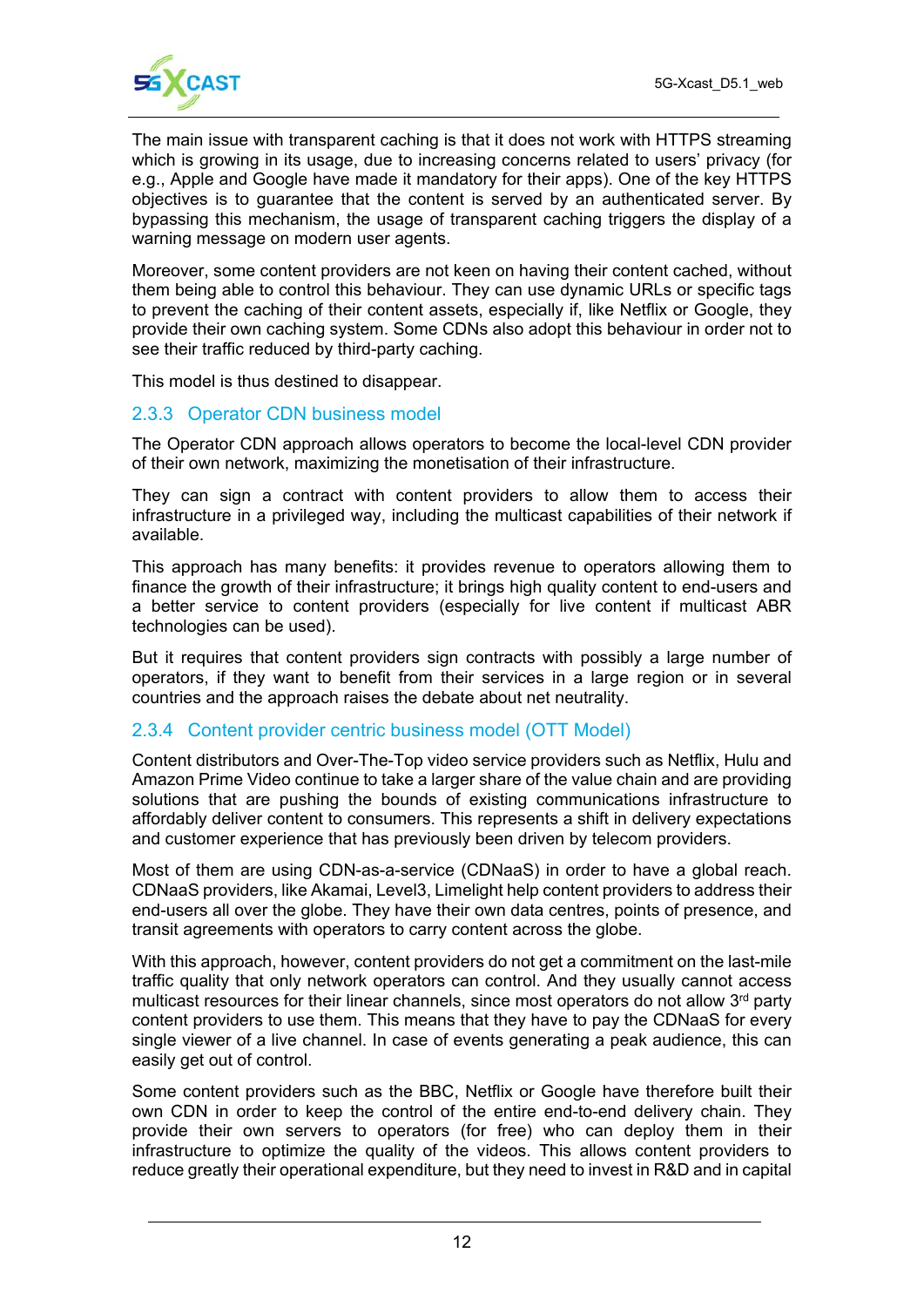

expenditures (CAPEX) to build their own solution. This approach is not accessible to smaller content providers, and network operators will likely limit the number of third party infrastructure nodes that they are willing to deploy in their network – even if they are provided for free.

#### 2.3.5 Mobile video delivery business model

Mobile operators deliver ever increasing quantities of video, including live video, to mobile devices. These are currently mainly delivered in unicast. Cisco VNI research (and others) show huge quantities of video are and will be delivered over the mobile networks, putting a great load over these networks, resulting in both reduced performance and reduced profits.



*Figure 4. Expected growth of different types of content consumption on mobile devices.* 



*Figure 5. High growth of live video on mobile.* 

Recently, in 2017, USA mobile operators have taken several steps to handle these problems in their networks. Recent reports (2017) show USA operators have issues with video streaming [2]. Attributed to over-utilisation of their networks, either because of more users and/or because of unlimited data packages which are mostly demanded and used for video streaming, these US mobile network operators (MNOs) have been either actively throttling video streaming speeds and/or suffering from overall reduced service speeds.

The reduced speed experienced by the USA subscribers is shown in Figure 6 [3].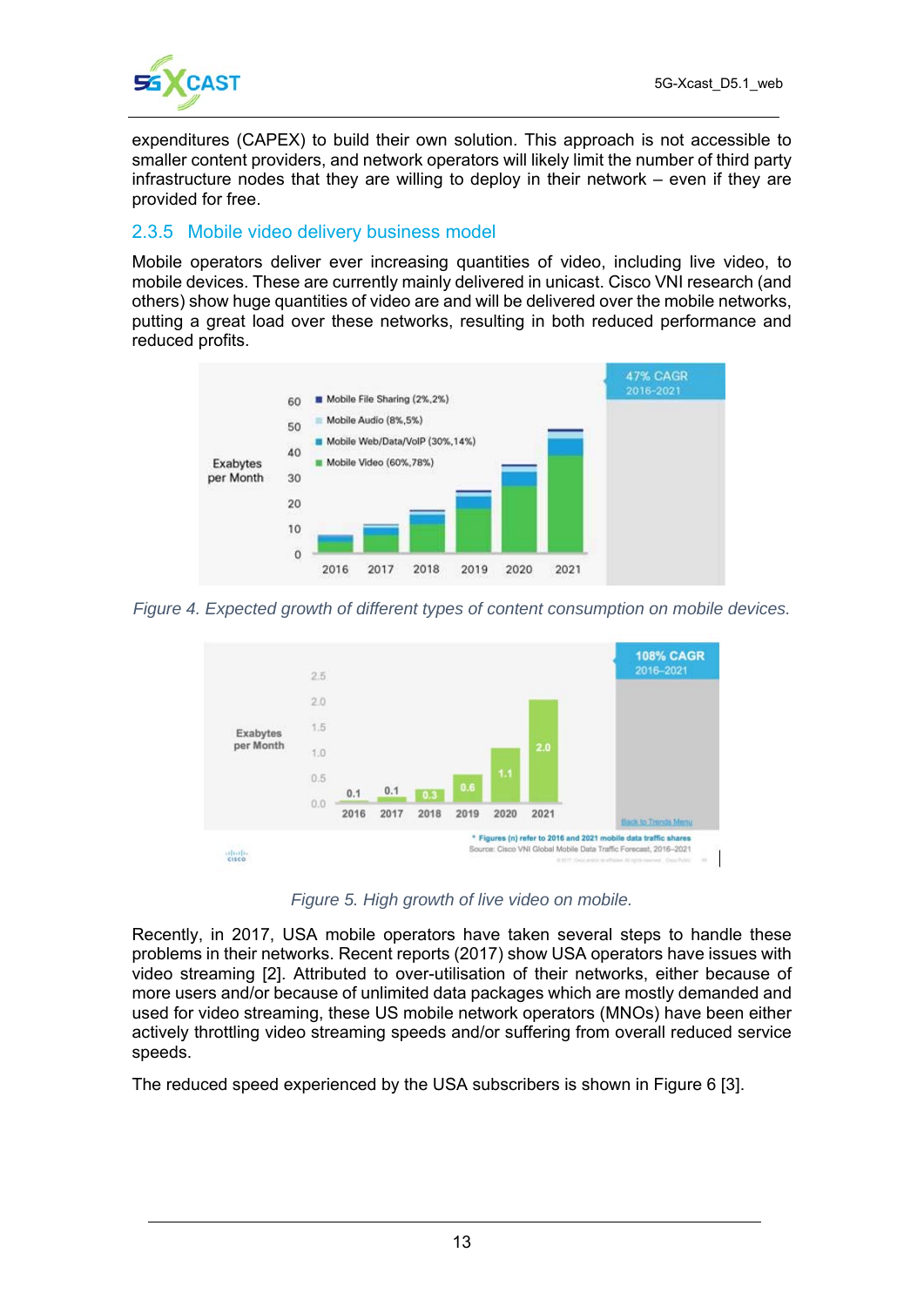



#### AT&T and Verizon LTE mobile download speeds have declined thanks to unlimited data plans

*Figure 6. AT&T and Verizon LTE mobile download speeds.* 

Active steps taken by the MNOs include specifically capping video speeds. For example, Netflix speeds on Verizon Wireless appear to be capped for some customers [4]. While that current cap apparently was set at 10Mbps, which may be sufficient for mobile devices HD video, it is not enough for other devices, and especially for 4K video quality.

Other US operators set the cap much lower. For example, T-Mobile unlimited data plan only allowed 480p video, and then only in response to their competitor (Verizon), was forced to add HD, though seemingly with 720p resolution rather than full HD and limited bandwidth [5].

It is worth noting that these attempts by the MNOs to control their networks performance degradation and business models due to video streaming are also tough on regulatory issues. Capping specific applications or providers might infringe Net-Neutrality and similar regulations where applicable. It would hence not be a valid step in some markets.

5G-Xcast broadcast, multicast, multi-link and caching technologies target these issues with traditional MNO business models related to video. These issues may be resolved with 5G-Xcast, not because of the 5G capacity itself (which brings in more expensive resources), but because of the non-linear nature of the resource allocation provided by using these technologies where there's a "short tail" of the same content being watched by several viewers.

Also, higher QoS/QoE and network performance can be achieved with 5G-Xcast multilink technology that can offer seamless transition between coverage areas and its seamless support of the option to serve basic video in the multicast and higher quality video to relevant users in unicast (users that have the bandwidth at that moment).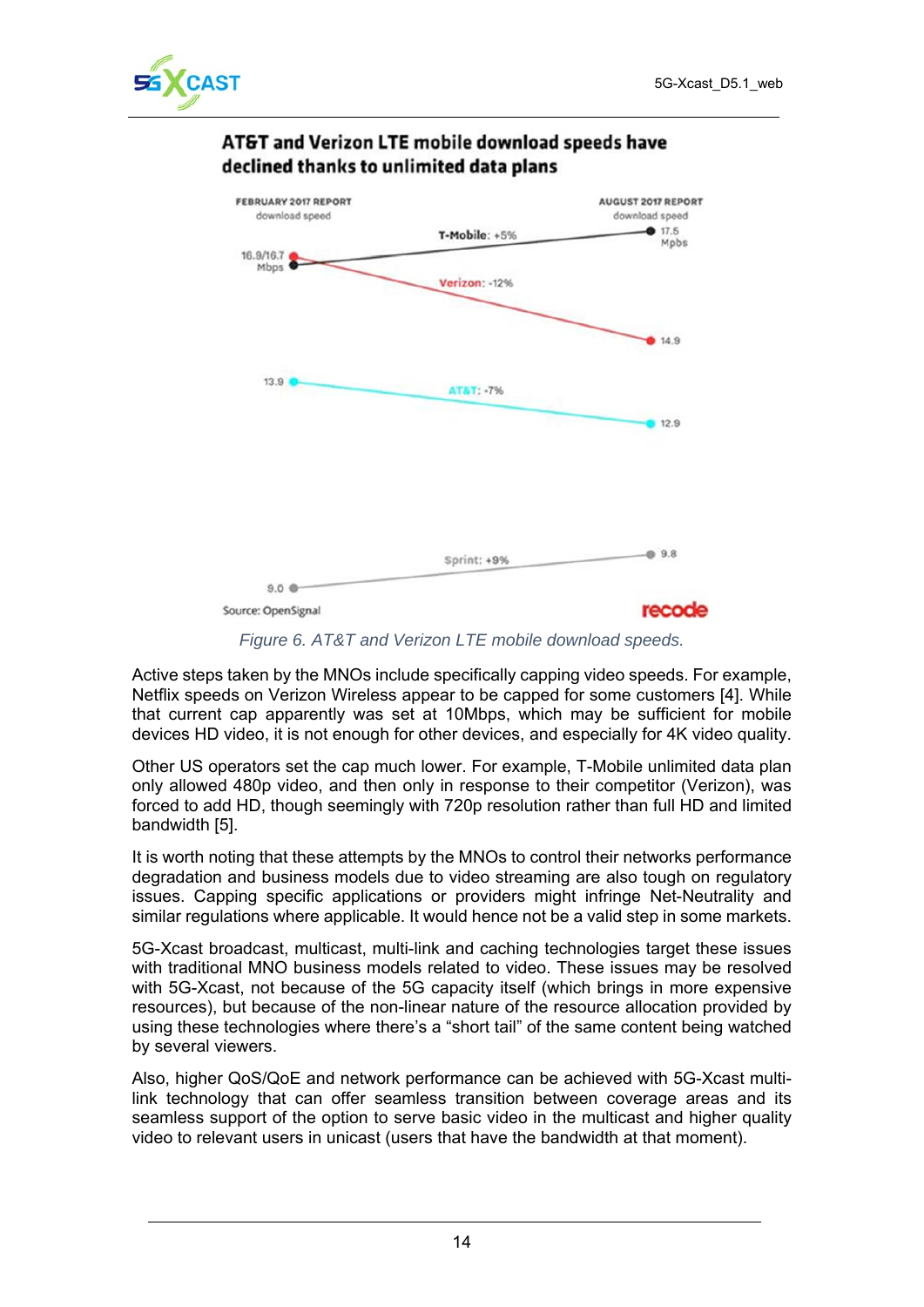

#### 2.3.6 Mobile Broadcasting Business Case

The expenses associated with building, maintaining, and servicing a mobile broadcasting network can be high, but that does not mean that a viable business model is not possible [6]. Broadcast is economically advantageous because the infrastructure cost is amortized over those customers who receive a multicast-eligible service on a multicastcapable device. As the user base grows, the cost per subscriber falls. Note that this is unlike unicast cellular architectures, where the cost per supported user is fixed. Hence, everything comes down to consumer demand and population density.

Reaching the break-even point to recover the costs for infrastructure depends on the user population and the average revenue per user (ARPU). For a given technology, the business will be thus more likely to succeed in populated areas and where there is a high consumer demand. This fact may prevent achieving nation-wide coverage, limiting the deployment to urban areas. The main business aspects when introducing a new mobile broadcast technology are the necessary CAPEX and operating expenditures (OPEX) together with the consumer demand. Basically, the high-level questions are:

- How much investment is needed to deploy a mobile broadcast network, and what is the annual operational cost?
- To what extend are consumers willing to pay for mobile broadcasting services? Should they even be aware of the technology that is used to bring the content to them, and have the unicast / broadcast notion exposed in the offer they subscribe to?

A complete answer to these questions requires considering many aspects related to technology, business and regulations. But it is clear that nowadays paying for mobile TV content is not a mass impulse, despite the fact that early DVB-H and MediaFLO trials were encouraging to operators and willingness to pay was high [7]. Today, it is commonly accepted that mass-market demand for mobile multimedia entertainment is conditioned to the provision of these services at low cost.

The successful deployment of new mobile broadcasting systems is also conditioned by several business and regulatory related aspects. The main problem is that broadcast and cellular networks belong to different industries, each of them developed in a different business environment under very different value chains and revenue models. Mobile broadcasting might give rise to several business models with various possible roles [8]. The balance between TV broadcasters, cellular network operators and broadcast network operators will depend on the local regulatory regime. A good description of the country-specific implementations considered at DVB-H/MediaFLO times can be found in [7]. Assuming that no player would be able to control the complete value chain in most countries, broadcasters and cellular network operators may need to work together, but need a suitable business model in an extremely complex business environment, each playing to their strengths.

A collaborative model could be achieved with the presence of a wholesaler of the mobile broadcasting service acting as datacast operator. This model leaves potential retailers negotiate a sustainable business case enabled by cooperation [9]. The key objective is to have one neutral service provider (wholesaler), controlling a single mobile broadcasting network and sharing the scarce spectrum resource with several cellular network operators and content providers. The wholesaler can be a consortium of cellular operators, a broadcast network operator (due to its neutral position in the market and technical competence), or any third party. The service provider is responsible for the technical service provision, and acts as a facilitator for the cellular operators in the aggregation of content and the usage of broadcast transmission capacity. This model enables fully interactive services and a common bill for users, since the cellular operators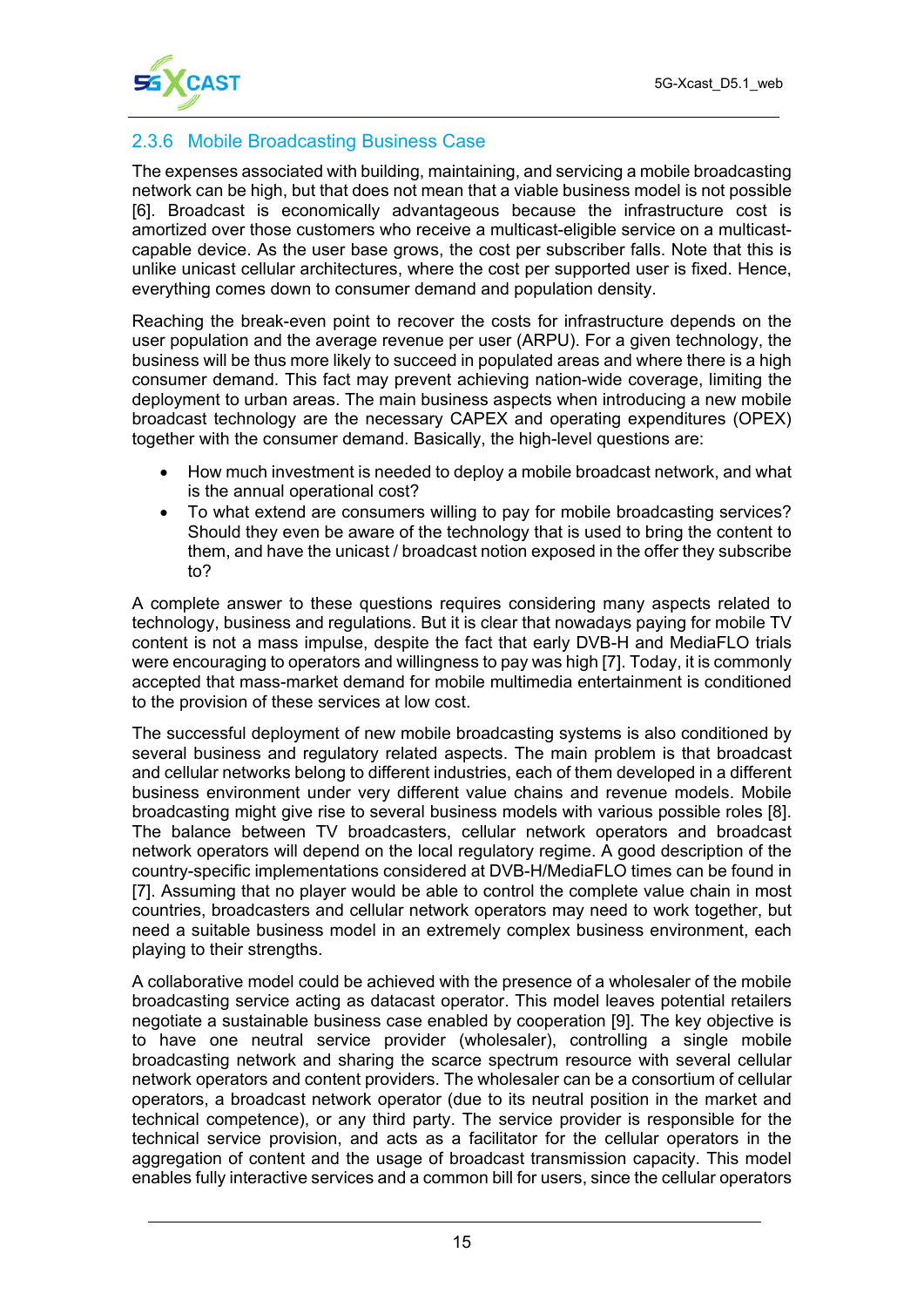

bill their customers for the mobile broadcasting service. Moreover, it also overcomes the inefficient usage of spectrum resources because cellular operators share a common service package, being also possible to differentiate their service offerings to some extent.

#### 2.3.7 Impact of net-neutrality

Different Internet markets are structured differently, both from a regulatory perspective and in terms of the ecosystem of companies that collectively provide Internet services. From the perspective of 5G-Xcast, it is useful to understand some of the views on netneutrality to understand where it might have an impact on our approach to architecture.

Net-neutrality is a somewhat ill-defined principle, that all traffic on the Internet should be treated equally. Specifically, an Internet access provider should not be able to prioritize their own services over a competitors', nor should they prioritize one service provider's service over another, perhaps because there is a commercial arrangement.

It is very difficult to write down a precise definition of what the really means, particularly in a legally-enforceable way.

One argument against the requirement for net-neutrality legislation is that competition will deal with it [10]. The argument is essentially that, if services that consumers wish to use are being blocked by their ISP, then they will simply move to another ISP.

In the US, in May 2017, the Federal Communications Commission (FCC) voted to withdraw net-neutrality legislation introduced during the Obama administration [11].

In Europe, following EU Regulation, the Body of European Regulators for Electronic Communications (BEREC) has published guidelines which explain to the National Regulatory Authorities (NRAs) how to interpret the legislation [12] BEREC's summary of the EU requirements is;

"ISPs are prohibited from blocking or slowing down of Internet traffic, except where necessary. The exceptions are limited to: traffic management to comply with a legal order, to ensure network integrity and security, and to manage congestion, provided that equivalent categories of traffic are treated equally. The provisions also enshrine in EU law a user's right to be "free to access and distribute information and content, run applications and use services of their choice". Specific provisions ensure that national authorities can enforce this new right."

In the more detailed guidelines [13] BEREC makes it clear that traffic can be prioritized (and by implication other traffic slowed down), according to the generic QoE requirements of the traffic. That is, video could say, be prioritized in a different way from audio, but it would not be legal to prioritize one video service provider's traffic over another.

Within 5G-Xcast, we should not concern ourselves too much with the regulatory requirements of any one region or point in time, but we should ensure that our approach is flexible enough to adapt to different regulatory environments. In many cases, the approach that 5G-Xcast takes will be independent of net-neutrality. Compliance with local net-neutrality legislation will often depend on how an operator deploys technology, rather than the technology itself.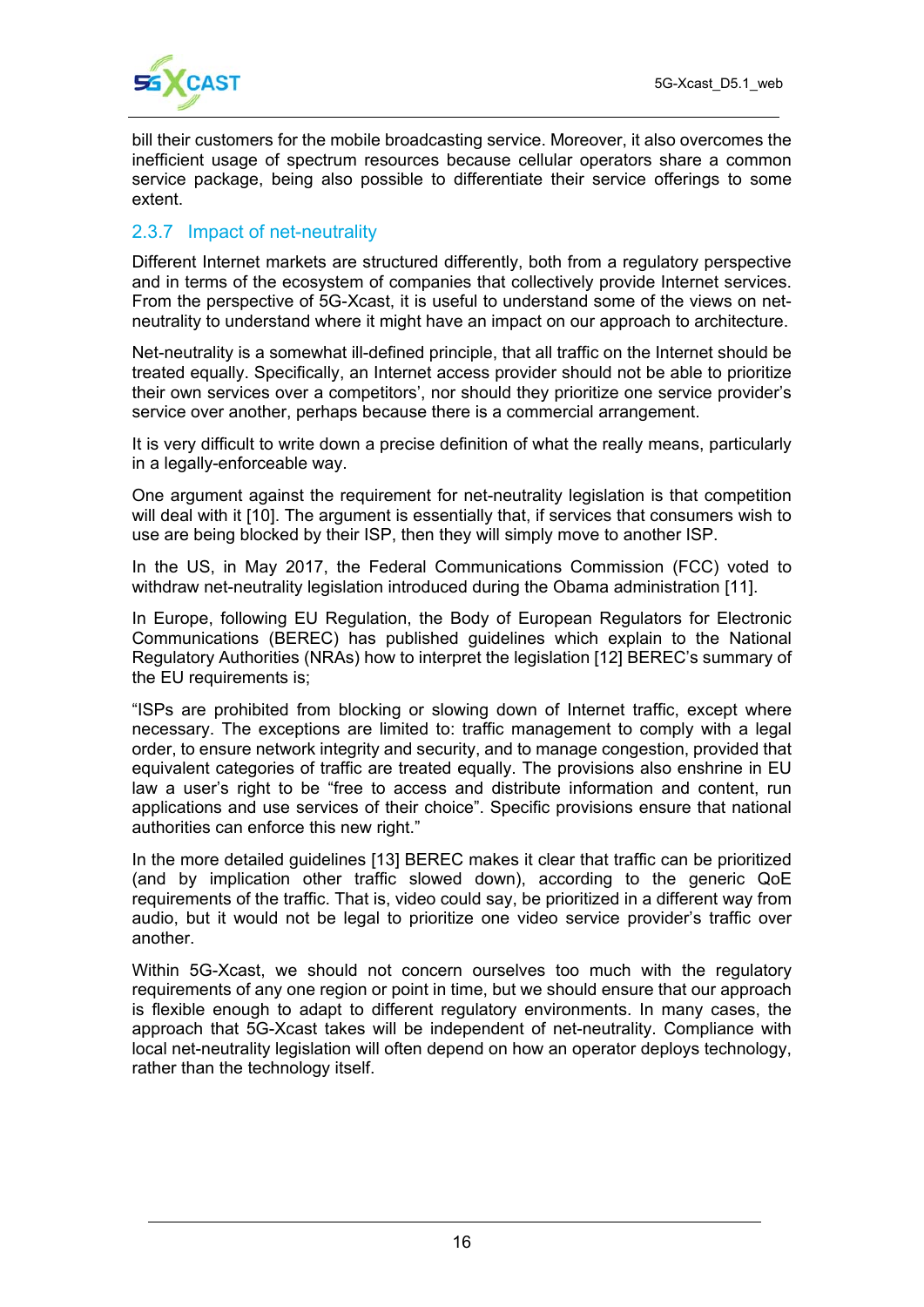

# **3 Media delivery technologies – Past and Present**

The objective of this section is to inspect several technologies that have been specified and/or deployed to handle video delivery. A specific focus will be made on PTM technologies.

The success or failure of these technologies will be discussed to assess what lessons can be learnt from them in the perspective of structuring requirements for the 5G standards.

#### 3.1 The rise of HTTP

In the past, TV-quality video was treated as a special type of service. Bandwidth requirements and timing constraints meant it was a significant engineering challenge to deliver such video at scale. However, increasing network bit rates and decreasing storage costs mean that TV-quality video is becoming less 'special'. This is not to say that the bandwidth and storage required by video services does not still present a challenge, just that there is now less of a need for a fully, vertically integrated TV distribution platform. Instead, Media and Entertainment requirements can now be included in the list of requirements for generic networks.

Currently, digital terrestrial and satellite television services are delivered using MPEG-2 Transport Stream multiplexes. These transport streams are designed specifically for broadcast TV requirements and, whilst it is possible to deliver non-media payloads such as EPG data, these are intended to supplement the TV service.

In contrast to this, Internet protocols tend to be generic. HTTP now dominates as the protocol of choice for non-conversational services. Even services such as video streaming, which would previously have used a specialized protocol, now use HTTP. However, HTTP is designed for downloading files, and its underlying TCP transport protocol means that although the files are guaranteed to arrive intact, the bit rate and delay are highly unpredictable. This unpredictability does not make HTTP a good candidate for a video streaming protocol. It is possible to argue that, whilst HTTP can be used for almost all (non-conversational) services, it is also sub-optimal in most cases.

A few years ago, an Internet protocol stack was created for video streaming, consisting of UDP, RTP, RTCP and RTSP. In combination with network QoS, this addresses the requirements of bit rate control, timing, session setup, etc. However, it has not in fact found widespread use for video streaming. Conversely, HTTP addresses none of these concerns, yet is now used exclusively.

So why is HTTP ubiquitous? It is attractive because it is generic, reusable and economically scalable. Content delivery networks need only implement the one protocol stack, and, whilst performance may be tuned according to the mix of services, fundamentally the use of HTTP dramatically simplifies network infrastructure: one example is that with HTTP, the server does not need to maintain connection state for its many clients, since state management becomes the client's responsibility. Further, reuse of the single protocol stack means that all services benefit from its capabilities. For example, Transport Layer Security, caching etc. can be used 'for free' by any service that uses HTTP. Additionally, HTTP-based protocols will traverse standard firewalls and survive NAT-translation, whereas more esoteric protocols may not. Eventually, they bring the possibility of dynamically adapting the quality of the video to the available bandwidth through multi-layer encoding and streaming.

The unpredictable throughput of TCP and the concatenation of files that represent the media segments into a single stream are dealt with at the end points. For video streaming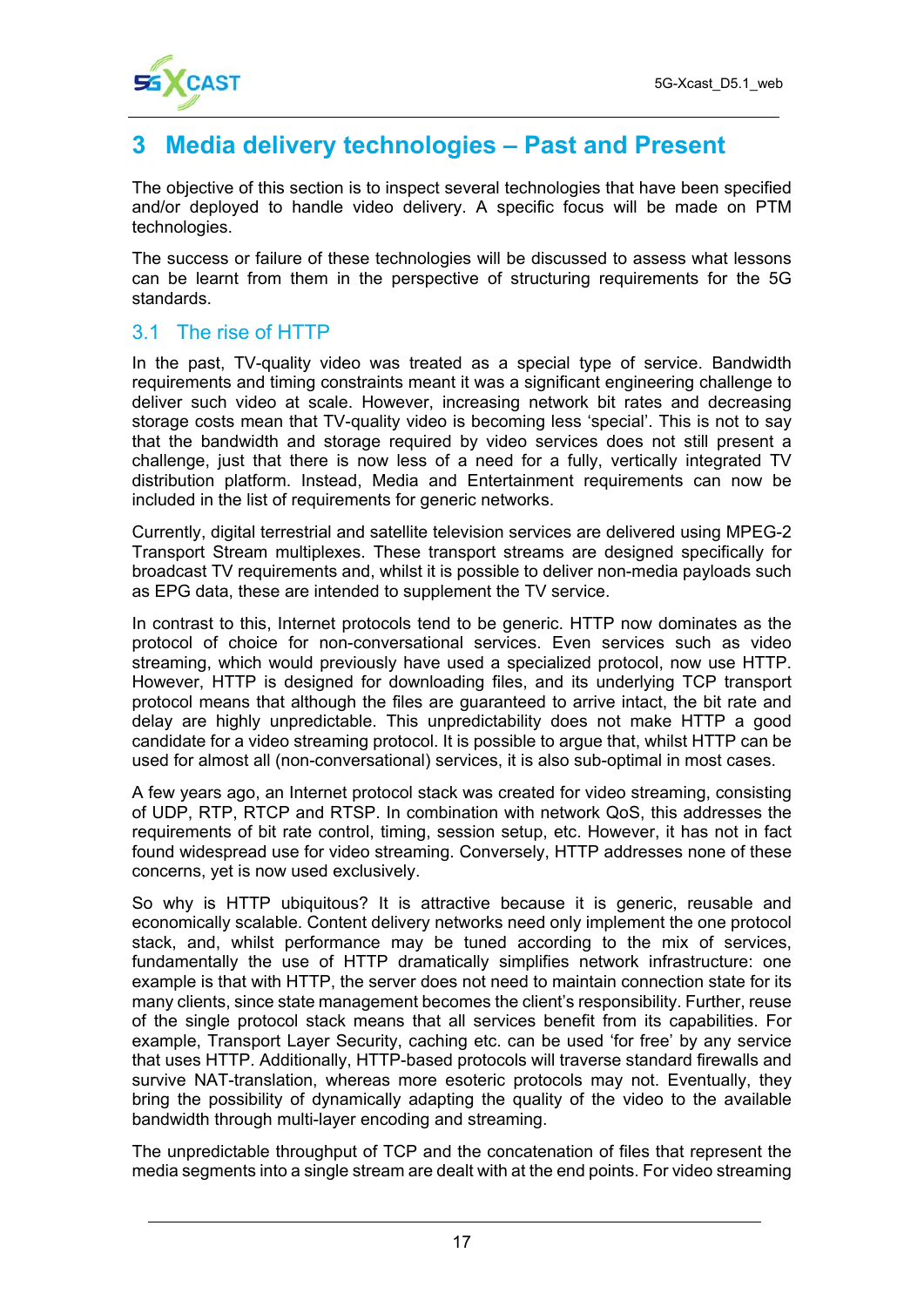

for example, a combination of increased buffering on the client devices and adaptive bit rate streaming reduces the occurrence of stalling and therefore permits a sufficient degree of quality control.

The question then arises: is there a wider advantage to replacing specialized TV & video distribution protocols with Internet-type protocols, and how could this be done?

There are a number of advantages to using a non-specialized protocol stack:

- It is much easier to carry any data, not just media,
- The same protocol stack could be used for different network types (fixed, mobile, over-air broadcast),
- A common protocol stack will facilitate multicast carriage of otherwise unicast data and will facilitate dynamic switching between multicast and unicast,
- A common protocol stack will facilitate switching between network types (e.g. between fixed and mobile),
- If the protocol is designed to carry HTTP-like data, then it can easily interface with content service providers, end devices and network caches or CDNs.
- It allows to reduce the firmware footprint in terminal devices by using common generic software libraries.

Our conclusion is that the primary task of a globally-scalable unified content distribution system would be to deliver HTTP responses efficiently. The interfaces between the organisations en route should be based on HTTP GET request/response pairs.

We note though, that HTTP itself is evolving. HTTP/2 has recently been standardized and appears likely to be widely adopted. Separately, QUIC is a UDP-based transport protocol for HTTP (and other application protocols) which is currently being standardized and is already in use by Google. Indeed, using HTTP/2 and QUIC could have advantages for multicast delivery.

Our conclusion is that the best way to deliver content efficiently and globally is to use HTTP, in conjunction with CDNs where needed, in line with current practice. It is worth re-stating that it is not at all obvious that HTTP would be the dominant 'one-size-fits-all' protocol. We need to keep in mind the lessons learnt from this before adding additional complexity to the network or to the interfaces between the network operators and the content service providers.

#### 3.2 Broadcast to mobiles

Several technologies have been specified and to some extent deployed to address pointto-multipoint communications video delivery. This section reviews the ones that have had the biggest impact. In particular, DVB-H (Digital Video Broadcast – Handheld), MediaFLO (Forward Link Only), ISDB-T (Integrated Services Digital Broadcasting – Terrestrial) OneSeg and T-DMB (Terrestrial – Digital Multimedia Broadcasting). The only relative success stories among the first generation of mobile broadcasting systems are ISDB-T in Japan and T-DMB in South Korea. But in these two cases mobile broadcasting services are a demand from the national regulators, and it should be pointed out that the services are not yet commercially profitable. Only free-to-air mobile television services are available, and the incomes achieved with advertising do not compensate the costs for running and maintaining the networks. An important advantage of ISDB-T is that mobile services are provided in-band, using a narrow portion of the channel bandwidth, while the rest of the bandwidth is dedicated to the transmission of stationary services. This way, there is no need to deploy a dedicated mobile broadcasting network.

LTE Broadcast, finally, is a technology standardized by 3GPP that provides transport features for sending the same content information to all the users in a cell.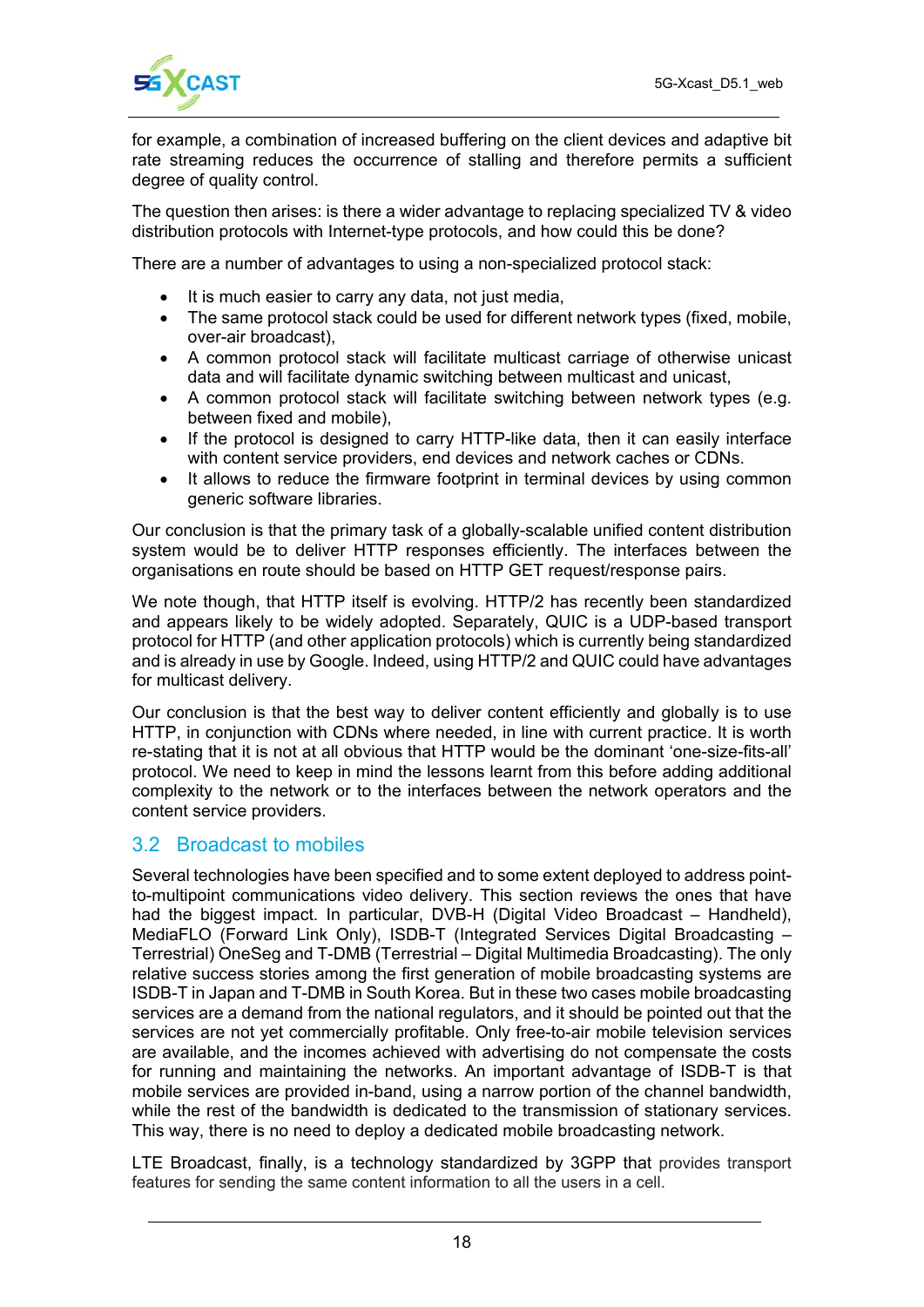

#### 3.2.1 DVB-H

The most relevant mobile broadcasting technology in Europe was DVB-H [14]. After a slow start, and with a clear endorsement of the European Commission, several DVB-H networks were deployed across Europe. Italy was the first country to launch commercial services in 2006. Commercial DVB-H services were also on air in the main urban areas of Finland, Switzerland, Austria, the Netherlands, Hungary and Albania, but they have been progressively switched off.

One of the major concerns about the roll-out of DVB-H was the network infrastructure cost. Due to the fact that DVB-H terminals suffer from much more severe propagation conditions than DVB-T, a considerably large number of new sites is required for the installation of additional DVB-H transmitters or repeaters ("gap fillers"), complementing the existing broadcasting towers and forming very dense Single Frequency Networks (SFN), which implies very large investments in infrastructure.

In addition, the assumption that investments in a dedicated mobile broadcasting network, such as DVB-H, would be justified by market demand for mobile TV services proved to be wrong. Consumers were not prepared to pay monthly fees for mobile TV services, and the demand was not sufficiently high to offset the costs associated with building and operating the networks. Receiving devices also failed to materialize in mass-market numbers, and the receivers that appeared on the market were limited in choice and did not appeal to consumers. Furthermore, there was no regulatory framework which would have obliged all players in the service chain (broadcasters, broadcast network operators, cellular operators) to work together.

#### 3.2.2 MediaFLO

MediaFLO is a proprietary technology, developed by Qualcomm [15][16]. It was designed to provide mobile multimedia services, including traditional real-time content as well as non-real-time. MediaFLO was designed aiming to be overlaid upon a generic cellular network with independent network infrastructure. The receiving devices would also be furnished with separate modules for mobile broadcast and cellular access.

MediaFLO services were commercially launched in 2007 by different partnerships formed by Qualcomm and cellular operators in the USA. The network was deployed with high power UHF transmitters and provided coverage to approximately 70 million inhabitants of major US cities. The system was not commercially successful and the network was switched off in 2011.

MediaFLO was beset by commercial and technical challenges. Perhaps the most significant was that the technology required entirely separate infrastructure to support it. When MediaFLO was launched it was not compatible with supporting 3G networks – MediaFLO being OFDM-based whereas 3G was W-CDMA and CDMA.

Another key issue when MediaFLO launched, was the scarcity of available devices that were equipped with an appropriate receiver. During this time, the iPhone was still in its 2G iteration – the mobile data revolution was about to take off but was not sufficiently established to support mobile broadcast services. Those users that could have used MediaFLO therefore, would have suffered a poor viewing experience in limited bursts (usually just 5-10 minutes of footage a day).

The issues were not purely limited to user experience either. MediaFLO also used spectrum that fell outside of that used for mobile networks – this made it costly to support and deliver. This explains why the length of mobile broadcast footage on offer was so limited and why the number of compelling supporting business models were so limited.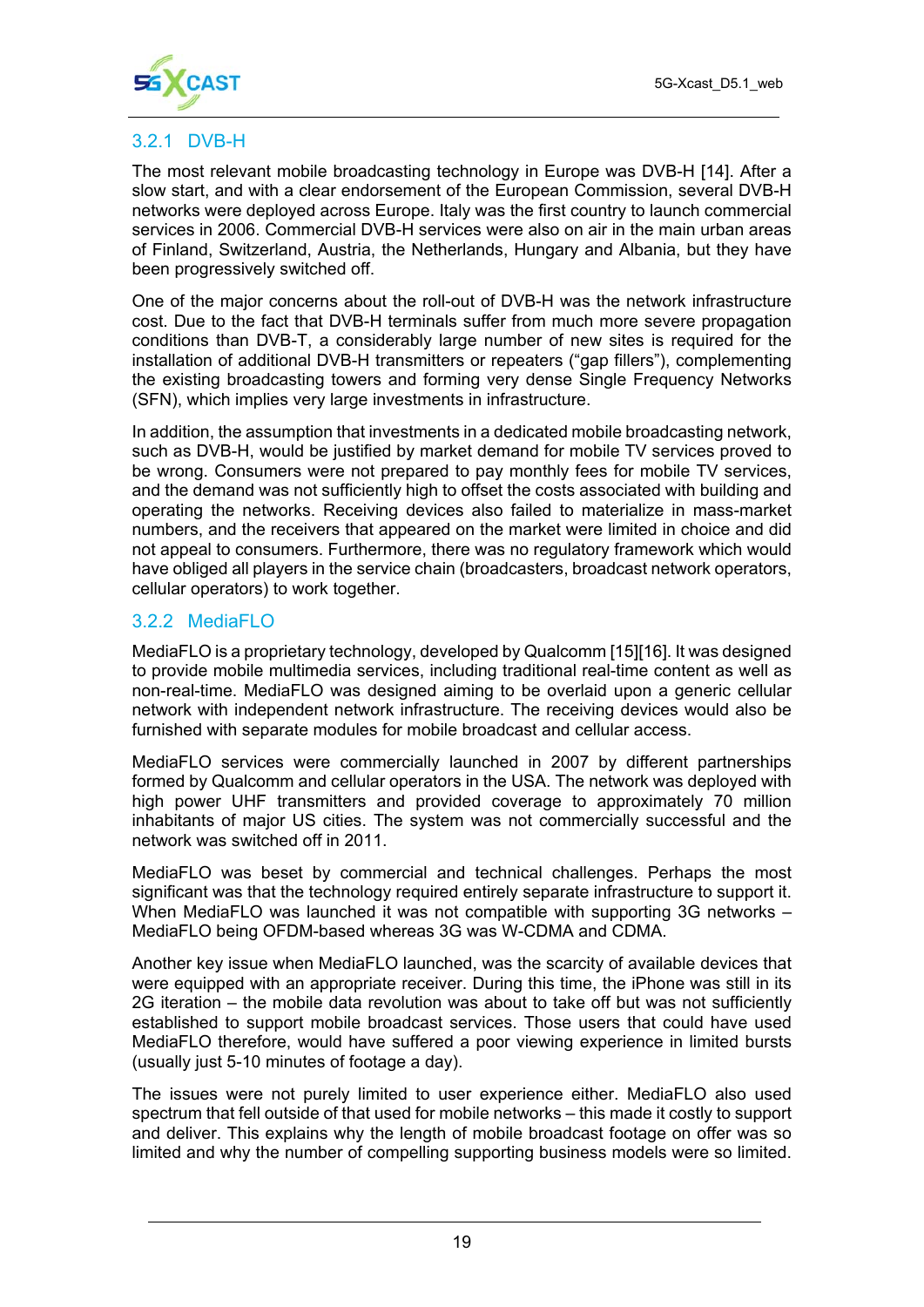

Faced with this list of obstacles and problems, operators, vendors, OEMs and regulators had no choice but to go back to the drawing board.

#### 3.2.3 ISDB-T One-Seg

The ISDB system was designed for high quality audio, video, and associated data. Originally, it was developed by and for Japan. In 2006 Brazil adopted a slightly modified version of the standard, known as  $ISDB-T_B<sup>1</sup>$ , which has been the terrestrial broadcast choice in most countries of South America.

The ISDB-T standard is based on MPEG-2 for audio/video coding and multiplexing, and it also includes advanced video coding H.264 for mobile services [16]. The system uses BST-OFDM (Band Segmented Transmission – OFDM) modulation, frequency-domain and time-domain interleaving, and concatenated Reed-Solomon and convolutional code.

The BST-OFDM modulation scheme was designed for hierarchical transmission and partial spectrum reception. In ISDB-T, a 6 MHz bandwidth channel is divided into fourteen segments. Thirteen segments are used for data transmission and one segment is used as guard band. In the thirteen data segments, it is possible to transmit up to three simultaneous linear services in three hierarchical layers with different transmission parameters and hence a specific robustness. The most common configuration employs one segment for mobile services (this is usually referred to as One-Seg), and twelve segments to transmit HDTV programs for fixed reception.

If compared to DVB-T, ISDB-T employs the same error correction scheme. Hence, their performance is very similar in static channels. However, ISDB-T makes use of physical time interleaving which makes ISDB-T outperform DVB-T in mobile conditions.

Commercial One-Seg services were launched in Japan in 2006. As of February 2012, approximately 124 million cellular phones had been sold. Despite such good figures, it should be pointed out that the service is not yet commercially profitable. But broadcasters are required to provide One-Seg services by the national regulator.

#### 3.2.4 T-DMB

 $\overline{a}$ 

T-DMB was the first commercialized mobile broadcasting technology in the world in December 2005 [17]. It was designed to provide different types of mobile multimedia services including audio and video service (with a target resolution equivalent to CIF or QVGA for small size displays, 2-7 inches), interactive data service as well as audio-only services.

T-DMB is based on the Eureka-147 Digital Audio Broadcasting (DAB) system, which was modified in order to suit the more restrictive requirements of a system delivering video and associated audio and multimedia information.

Compared to other first generation mobile broadcasting systems, T-DMB has a lower spectral efficiency because DAB was originally designed for audio and its related data service. The maximum data rate of T-DMB in 1.5 MHz is approximately 1.6 Mbps (the effective throughput only 1 Mbps).

T-DMB (along with ISDB-T) is the only success story of first generation mobile broadcasting technologies. The advantages of T-DMB are a relatively simple service deployment due to the structural inheritance of the Eureka-147 DAB system that has been in commercial service for the past decade in many European countries, and that

 $1$  The main differences of ISDB-T<sub>B</sub> compared to ISDB-T are source code (H.264 for video and MPEG-4 HE AAC for audio); middleware (Ginga); and adoption of VHF/UHF bands for channels 7 to 13, and 14 to 69, respectively.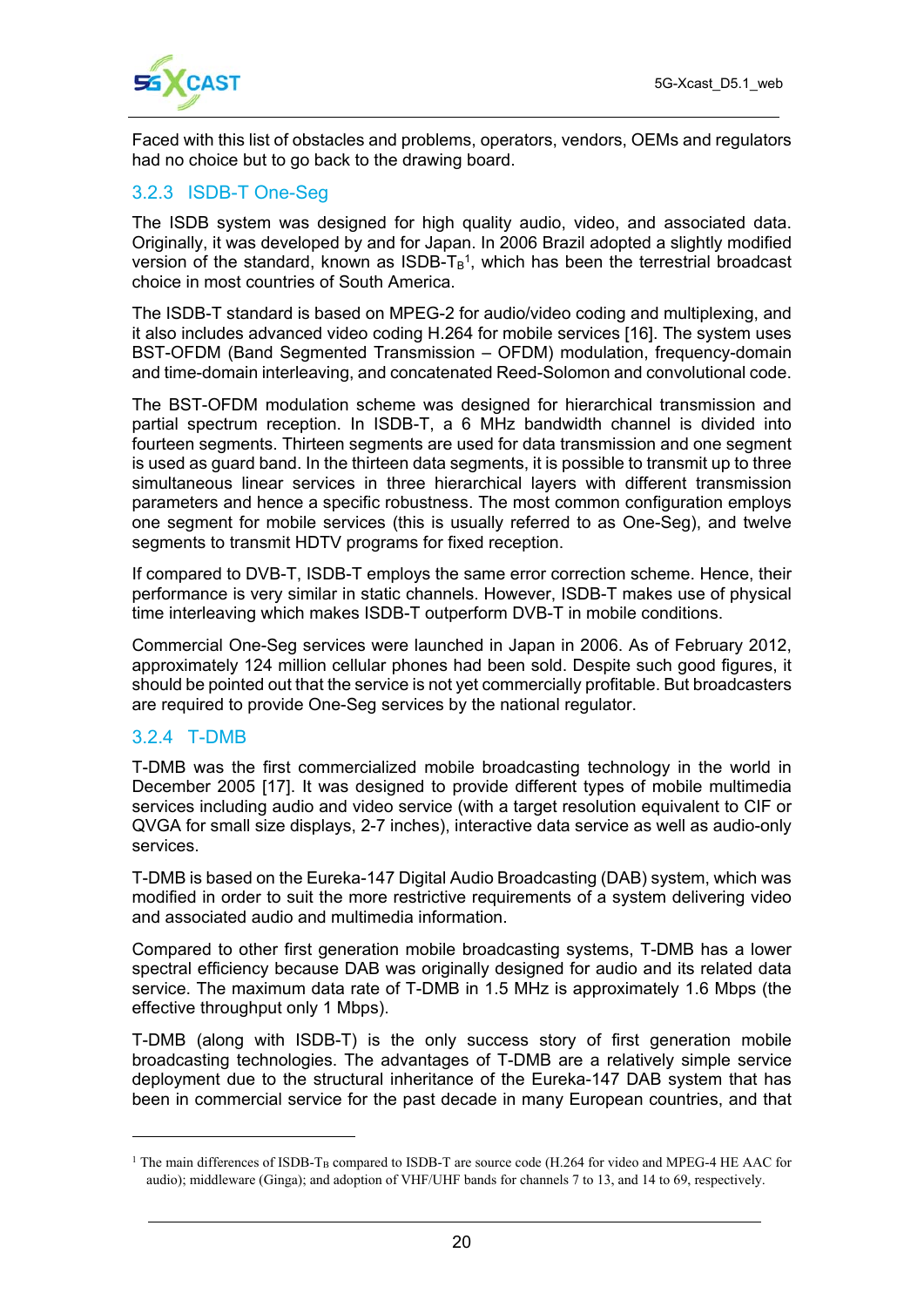

the cost for establishing T-DMB network is relatively low due to simplicity of the system and its optimal frequency band. Since the commercial launch of T-DMB, more than 55 million receivers had been sold in South Korea as of June 2011.

#### 3.2.5 LTE-Broadcast

LTE-B (a.k.a eMBMS) is a technology standardized by 3GPP that allows a potentially infinite number of user equipment (UEs) to consume the same content at the same time using a fixed amount of network resources. To enable LTE-B, it is important to harmonize all three mutually dependent aspects: devices, network and content source. The following aspects are recognized to play a role it the lack of commercial success of LTE-B:

#### *Lack of compatible handsets*

The current device ecosystem is weak from the device perspective. Only a few chipset vendors support LTE-B technology hence not all devices are compliant. Furthermore, the lack of interest from a major device maker like Apple leads to a weak ecosystem. Currently, LTE-B receiver firmware is included in some Android based devices such as Samsung Galaxy S6, S7, or Bittium Touch Mobile, but may not be activated by the network operator. This lack of interest from vendors may also result from an uncertain benefit vs cost ratio, a situation that may change if other drawbacks are addressed in 5G networks.

#### *Lack of standardized APIs*

No standardized APIs between the application and the eMBMS middleware exist at device side. APIs between content provider and eMBMS at the network side (i.e. BM-SC) were standardized only in 3GPP release (Rel) 14. The lack of standardized APIs prevented the application/service developers from developing in large scale because of the extensive integration efforts.

#### *Lack of flexibility in management of MBMS Service Areas*

From the network perspective, the coarse granularity of MBMS service area which is statically configured prevents flexible deployments of broadcast services. The problem has been recognized by 3GPP. Rel'14 specification addressed this issue by the introduction of geographical area property associated with MBMS session on the interface between eMBMS (BM-SC) and content provider.

#### *Inflexible cell resource allocation*

When eMBMS uses MBSFN transmission, broadcast radio resources are segregated from unicast radio resources. Unused broadcast resources can be used only by UEs in certain transmission modes, which impacts negatively resource utilisation and system performance. Up to 80% of radio resources can be allocated to MBSFN transmission in a shared MBMS/unicast-mixed cell (i.e. Rel'14 FeMBMS/unicast cell). When eMBMS uses MBSFN transmission, the eMBMS architecture does not provide mechanisms for adjusting the amount of resources allocated to MBMS and unicast or performing statistical multiplexing within 3GPP domain based on the level of MBMS traffic.

#### *Reserved cells*

The MBSFN transmission may create a significant interference in cells adjacent to a MBSFN area. Interference from the adjacent cells to MBSFN area is also undesirable because high variation of SINR within MBSFN area will impact the coverage and/or spectral efficiency of MBSFN transmission. Reserved cells at the edge of MBSFN area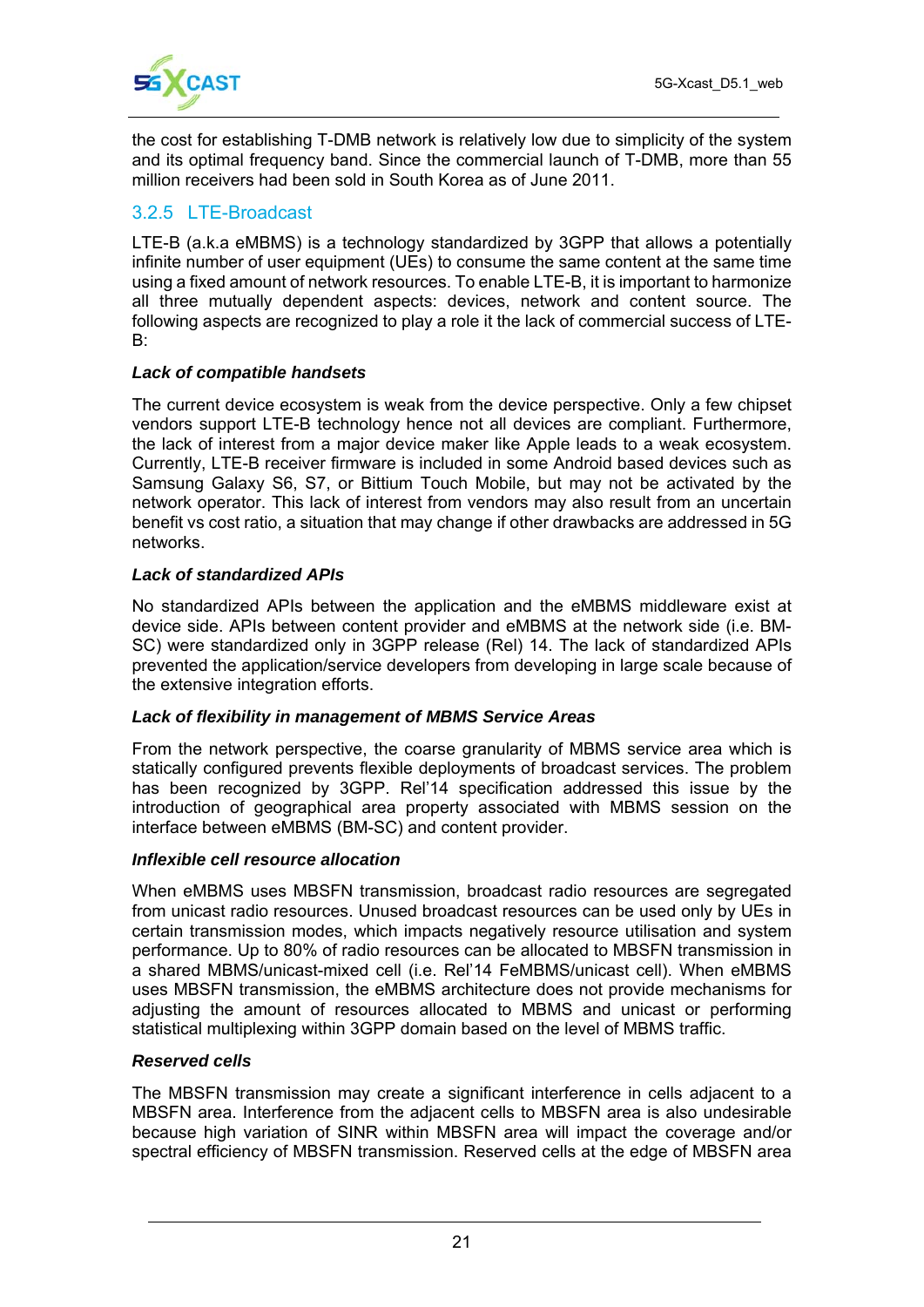

may need to be configured to transmit at restricted power or not transmit at all to address these issues.

#### *Long switch times with MooD*

MBMS operation on demand (MooD) enables switching between unicast and broadcast. MooD was standardized in Rel'12. The performance of MooD suffered from rather long switching time caused by LTE radio access network, which required at least 5.12 seconds to modify the configuration of MBMS until Rel'14. In Rel'14, the MBMS control information in LTE radio network can be changed within 10 milliseconds. As usual, it is up to the network configuration to find an optimal balance between signalling overhead and desirable performance.

#### *Unclear billing functionality*

The Broadcast/Multicast Service Centre (BM-SC) is able to generate charging records for the content provider's billing system based on data provided for broadcast/multicast and MBMS service users through MBMS user service consumption reporting. However, the business model around LTE-B charging is not clear. Details of LTE-B solutions would be proprietary.

#### *Lack of Multicast Backhaul*

eMBMS architecture relies on IP multicast transport in the user plane. Mobile backhaul networks do not currently support IP multicast transport – it is a significant upgrade to support multicast natively in the backhaul. Solutions to date have not been scalable.

#### *Lack of interoperability testing*

LTE-B technology has not yet matured to the stage where it is possible to mix and match vendor components.

The above weak points have prevented a strong LTE-B ecosystem in the past. However, starting from Rel'13, emergency agencies and governments pushed forward to use LTE-B to replace the old technologies such as P25 and TETRA for Public Safety solution based on LTE (PS-LTE). In the same release, a second MBMS delivery mode called SC-PTM (Single Cell Point to Multipoint) was introduced to offer a flexible coverage area at the granularity of cell level instead of MBMS Service Area, however, without the advantage a Single Frequency Network offers. Furthermore, 3GPP has made significant improvements of LTE-B in Rel'14. The interface xMB (specified in 3GPP TS 26.346 and 3GPP TS 29.116) between the content provider and the MNO is standardized. In addition, 3GPP has also completed the normative work on standardized APIs between the middleware and the application on the UE side (see 3GPP TS 26.347).

Other important features that both content provider, MNO, UEs benefit from are MooD (MBMS operation on Demand) and Service Continuity. The earlier indicates a seamless switching between unicast and broadcast based on the popularity of the content while the latter ensures a seamless experience perceived by the UE when moving within, in or out of broadcast coverage. Trial of MooD is planned for 2017 by Telstra and Ericsson using middleware provided by Expway [18].

Last but not least, it's important to have a broader range of use cases beyond the traditional ones such as sport and concerts to make LTE-B to take off. Recently, V2X and IoT verticals have shown strong needs of broadcast for their use cases. For instance, a large number of IoT devices in a given area may need to get urgent software/firmware update due to security risk. In a short period of time when autonomous cars become more popular, broadcast mode will allow mass software update to be performed, to distribute trusted certificates bundles, etc. These two verticals have been actively pushed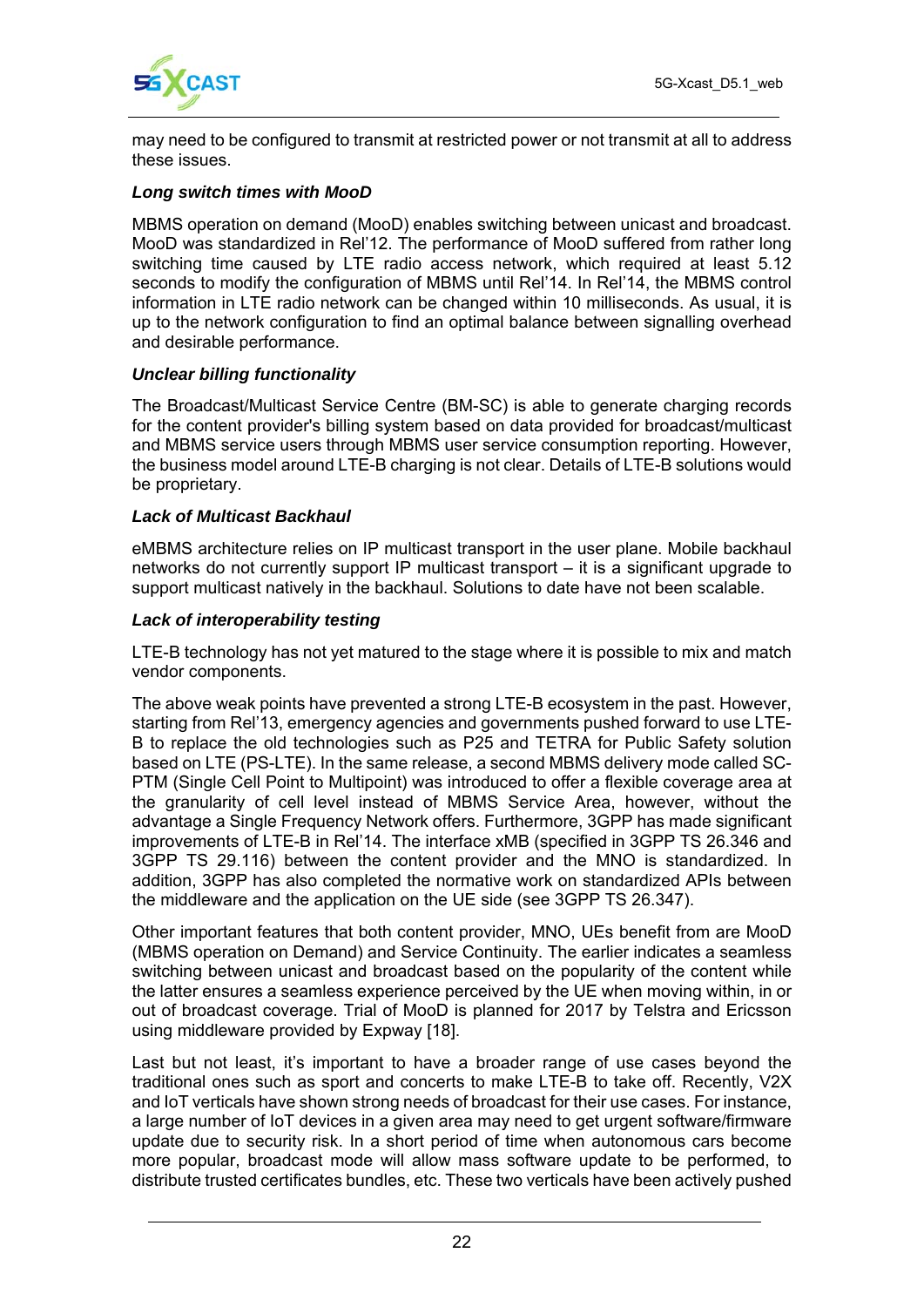in 3GPP. The single cell point-to-multipoint (SC-PTM) transmission of eMBMS has been adopted for Narrow Band Internet of Things (NB-IoT) UEs and Bandwidth reduced Low complexity and CE stands for Coverage Enhancement UEs.

#### 3.3 Lessons learnt

So what can we learn from the above technology descriptions that help us create our content delivery framework?

- The content delivery framework should be **a generic data delivery framework**, and should **not rely on the business case from one vertical**.
- We should have **a CDN for global coverage**, relationships with CSP etc., but **point-to-multipoint network at edges** for efficiency.
- The **CDN/network interface should be kept as simple as possible**, and applications on end devices should not need modification.
- The attractiveness of producing devices that support point-to-multipoint should be increased, while **hiding the use of PTM from as much of the ecosystem as possible**. Network operators could offer certain services, or certain qualities, only to those handsets which can support PTM thus making PTM indirectly attractive to consumers and therefore adding value to PTM capable handsets.

**So, the 5G-Xcast approach is for the CSP to sell the services and the NSP to worry about whether unicast or multicast is used on grounds of infrastructure savings.**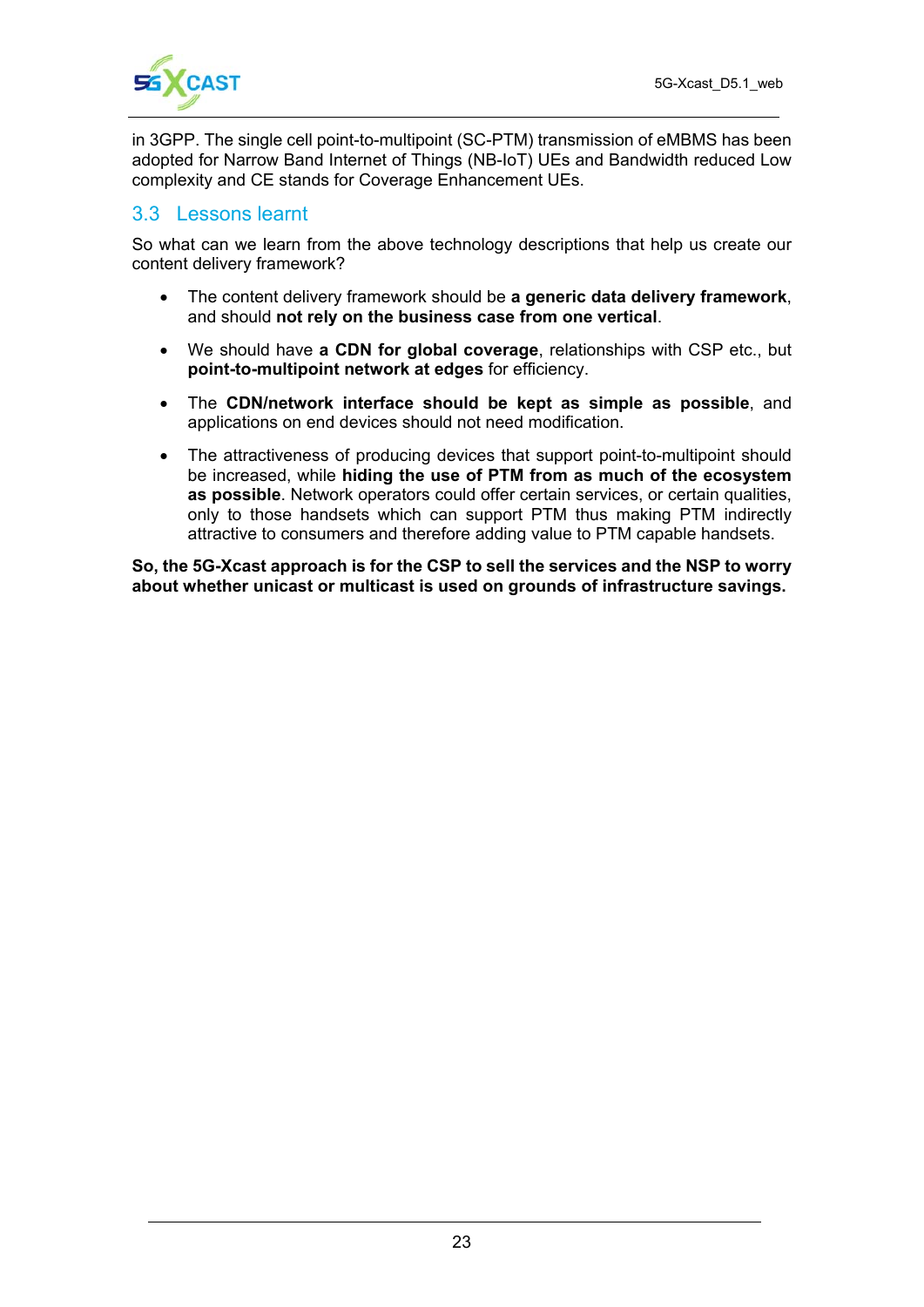

# **4 Media delivery technologies – Future**

The objective of this section is to investigate technologies that could be leveraged to optimize the delivery of video content within a 5G context.

A more technical and in-depth description of these technologies will be provided in deliverable D5.2.

#### 4.1 ATSC 3.0

#### 4.1.1 Overview

ATSC 3.0 is a suite of around 20 standards for a next-generation IP-based broadcast television in the United States and other territories [19]. The suite consists of specification on the transmission, audio, video, captioning, watermarking, and security aspects.

The important design choice for ATSC 3.0 standards was that they took the approach of enabling hybrid broadcast/broadband delivery from its roots; it's not an afterthought as with previous IP-based broadcast technologies. Here MPEG-DASH is a key enabler of this hybrid delivery, as depicted by the following figure. Hybrid DASH content delivery is enabled by the broadcast and broadband paths.

The Broadcast File Transport leg is realised by ROUTE protocol. On the unicast leg of the chain, standard DASH content, broadband distribution network, and players are used. This aspect may be the most significant part of the services layer in ATSC 3.0 which has far reaching impact and hence we focus only on the DASH side of the services delivery in ATSC 3.0. It should also be noted that the ATSC 3.0 suite of standards was not created in a vacuum and its services layer is influenced by the existing example of 3GPP DASH delivery over FLUTE [20].



*Figure 7. Hybrid (broadcast/broadband) delivery in ATSC 3.0 using MPEG-DASH.* 

Time synchronisation between the client and the server has to be achieved by a common UTC source. The main strengths of this design are:

- DASH enables time synchronisation between individual media content components regardless of how they were delivered: broadcast, broadband, or locally cached.
- Content protection frameworks that work with DASH can also be used in this environment.
- All key audio/video/subtitles formats are supported as with DASH.
- Ad-insertion mechanisms already enabled with DASH for unicast work as well in broadcast and hybrid environments since time and media synchronisation framework is the same.

Taking a closer look at the technological realisation, DASH unicast is realised via traditional HTTP/TCP/IP on the right-hand side while the broadcast is realised via ROUTE Transport towards the left of the unicast leg. An important design element is the HTTP proxy on the client-side that provides the interface between ROUTE and DASH.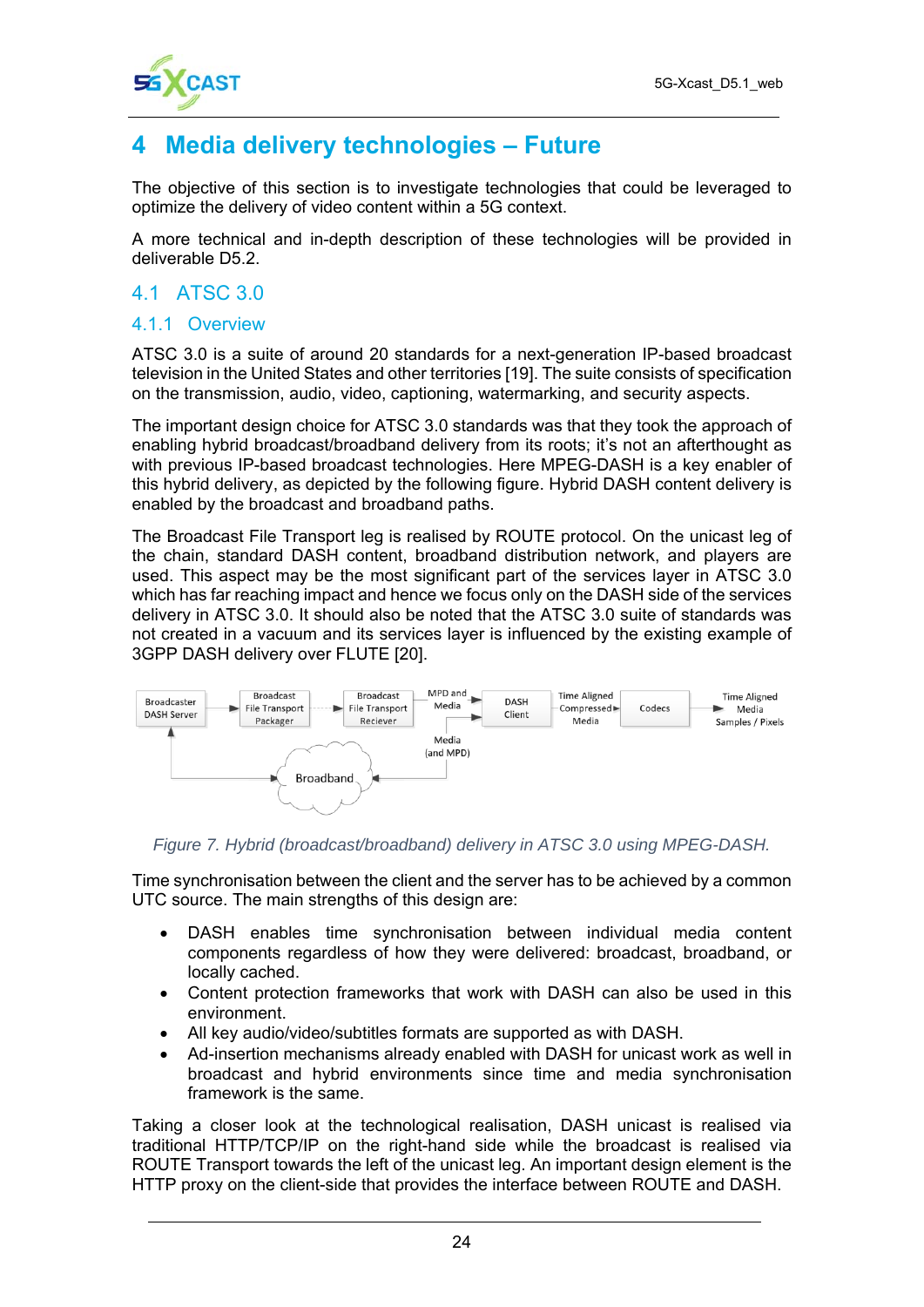

ROUTE extends FLUTE [21], where the latter is designed specifically for file delivery; hence important optimisations were enabled by ROUTE. On the one hand, it enables the same features as providing source as well as FEC repair data. ROUTE allows for template-based instantiation on the client side using Layered Coding Transport (LCT) information. This eFDT significantly increases efficiency of object delivery by eliminating the need of sending the complete FDT with every object. eFDT can be sent by different means to the client, either on the same LCT channel as media, on a different channel, or in the Service Layer Signalling SLS. Other enhancements include the possibility of an optimized Media Delivery Event (MDE) that can be exploited by clients for even faster tune-in and channel change times.



*Figure 8. ATSC 3.0 protocol stack.* 

#### 4.1.2 DASH-IF ATSC broadcast profile

DASH delivery is enabled in ATSC 3.0 by defining the ATSC broadcast profile in DASH-IF [22]. This work done jointly by ATSC, and DASH-IF defines a carefully pruned profile of DASH that is ideally suited to work with ATSC 3.0 broadcast. This is a key enabler for interoperability between the content creation and consumptions sides.

#### 4.2 Information Centric Networking

#### 4.2.1 Terminology: ICN, CCN & NDN

ICN is the umbrella term that is used to refer to the broad research direction of a content/information/data centric approach to network architecture. Under this common ICN topic, several different architecture designs have emerged in recent years. Of these, two are of particular interest to 5G-Xcast:

- Named Data Networking (NDN), which itself evolved from Content-Centric Networking (CCN).
- Hybrid ICN (hICN), an initiative by Cisco that aims to mix traditional IP networks with Content Centric Networks so that items may be carried in either network without the client being aware of the transport. This hybridisation is likely to be important in 5G.

(Note that the term "content-centric network" is also sometimes used to refer to a network of data or files organized by their content or name (sometimes using metadata), rather than by geo-location or domain address. Most peer-to-peer file sharing networks use some form of content-centric networking, through the use of semi-equal peers. This is not the same as CCN as discussed here).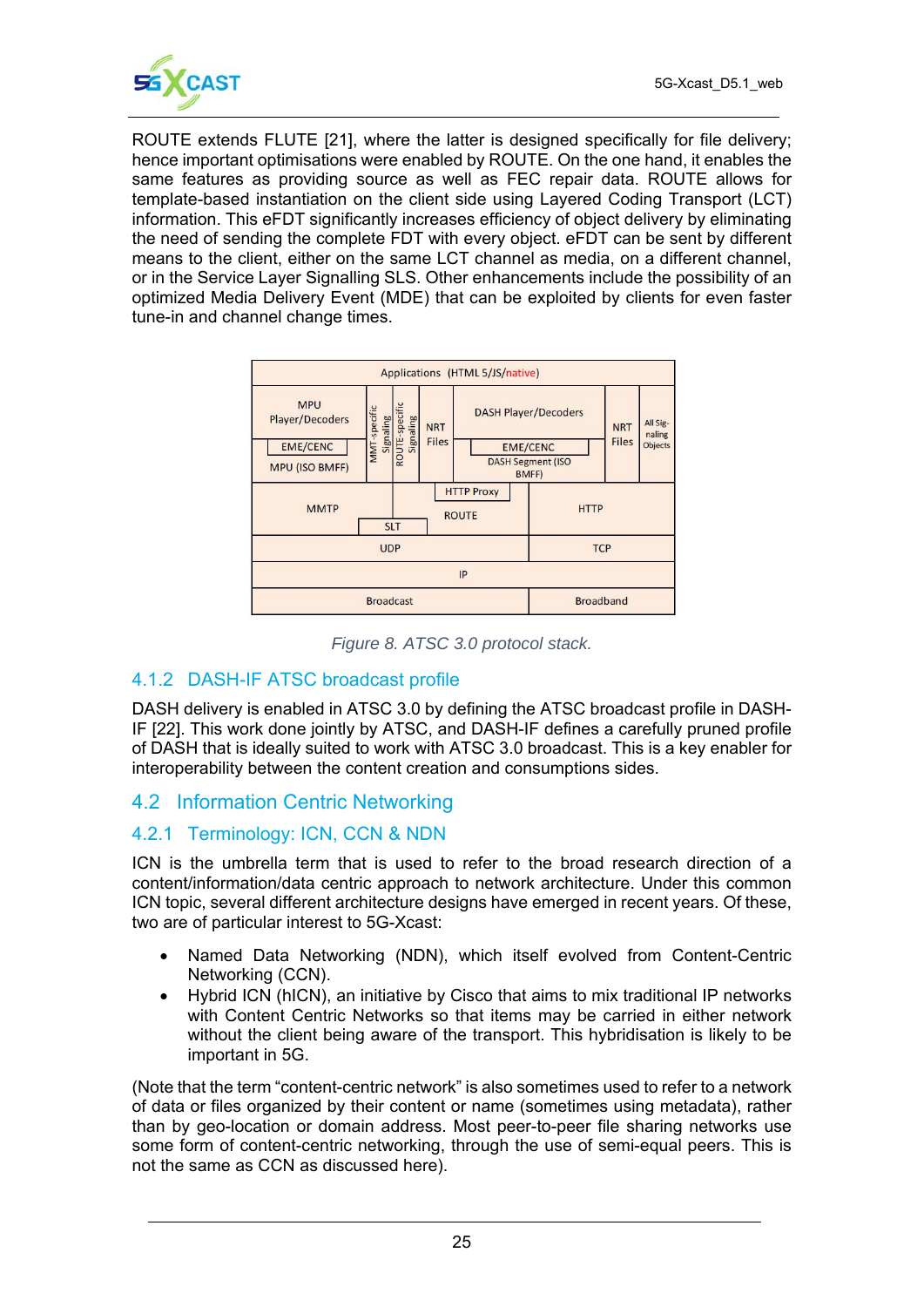

We start with an introduction to CCN since this came first.

#### 4.2.2 CCN Basic Description

A CCN refers to a set of data or files that are organized by their content or name, rather than by location or domain address. Whereas IP-based networks specify a pair of locations for source and destination (typically named locations, mapped by DNS down to IP addresses), CCNs refer to media names: the media 'address' refers to the content, not its location. With CCN, each packet, or 'content object' as it is called, has a unique name, expressed as a "/"-delimited hierarchy. Files are broken down into collections of content objects depending on their size. The CCN header contains the content object's name, and a cryptographic signature, which allows modification of the contents to be detected. Routing is determined by the content object name only: there is no destination address in the CCN object. Copies of the same named item may exist in many locations, and the CCN architecture makes the decision about how to retrieve the object for the requesting client.

With conventional networking, IP connections are made between two end points and generally TCP or UDP is used as a protocol to transfer bytes to applications between the end points. The objects that are transferred are simply treated as bytes, wrapped up in IP packets, and they are normally completely opaque to the delivery infrastructure. Content Delivery Networks employ object caching as a technique to more efficiently deliver popular content. However, the growing use of connection-level encryption such as Transport Layer Security (TLS) means that caching at the packet level is impossible and difficult at the object level.

CCN enables applications to address and request data by name rather than location. As a result, the network can locate and retrieve the data dynamically from any potential source, leading to better support for mobility. For increased security, CCN secures and authenticates the data itself, rather than creating secure point-to-point connections to authenticated hosts. This security model enables opportunistic caching of data anywhere within a CCN network, resulting in better efficiency, availability and scalability.

The key concept is that a content object is an atomic unit and can be stored anywhere. It is referenced by its name, and because of the cryptographic signature, cannot be tampered with, so its absolute location is not critical (so long as it is accessible somewhere). It can be duplicated and cached providing redundancy and be available closest to its point of consumption.

The delivery model for CCN is a pull model. A request is made for a named content object by an application sending an *Interest* request to an attached CCN router. The router looks at the name to see if it has a cached copy which can be returned (delivered to the client application as part of the *ContentObject* response), otherwise the router forwards the request to one or more CCN nodes that may be able to source the object. CCN nodes generally incorporate item caches, thus caching becomes an integral part of the network fabric and not an overlay.

CCN can easily replicate standard caching models, but more importantly CCN makes it easy to add new models and be totally flexible in the way content is delivered.

ICN is particularly interesting for 5G-Xcast since the ICN architecture itself is responsible for locating the named objects, and for fetching them over the most appropriate underlying network. This means that content can arrive over fixed or mobile routes, or a mixture. Furthermore, initiatives such as hICN should allow hybrid delivery over a mix of conventional IP or CCN/ICN networks.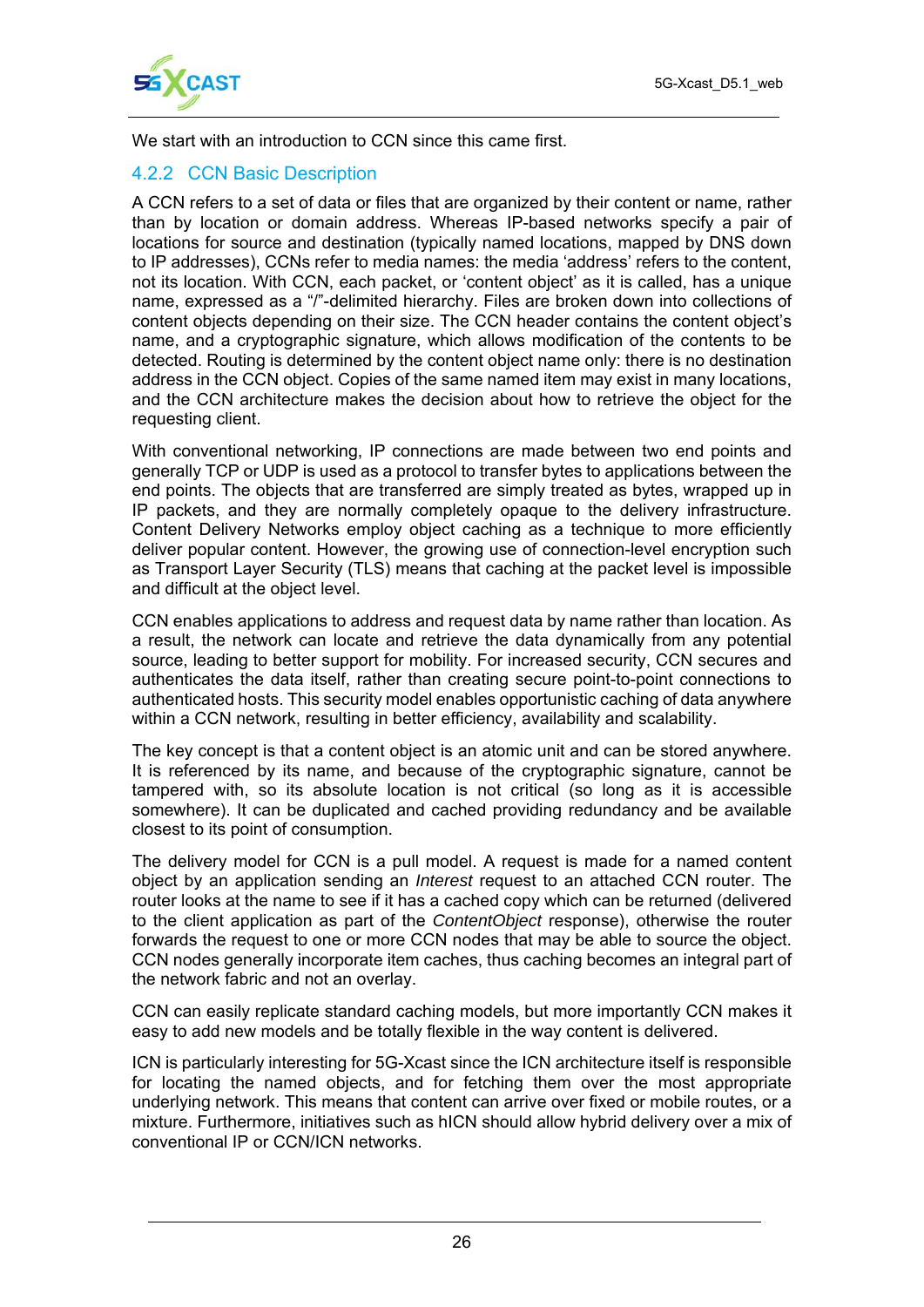

#### 4.3 Role of NFV

Network Functions Virtualisation, or NFV, is a network architecture philosophy that utilises virtualisation technologies to manage core networking functions via software as opposed to having to rely on hardware to handle these functions. The NFV concept is based on building blocks of virtualized network functions, or VNFs, that can be combined to create full-scale networking communication services.

In Network Functions Virtualisation, virtualized network functions handle specific network functions that run in one or more virtual machines on top of the hardware networking infrastructure (both wired and wireless) such as routers, switches and servers.

The combination of NFV and Software-Defined Networking (SDN) provides the opportunity to make the transition from appliance-based, proprietary hardware implementations to software-based, open platforms.

Already, there has been tremendous focus from MNOs in the evolution of their mobile edge to incorporate virtualisation into their infrastructure; from cloud Radio Access Network (RAN) through virtual LTE evolved packet core and Gi-LAN virtual services. These technologies are crucial in refining their operational models to improve margins in existing businesses, and critical as MNOs attempt to capture new revenue streams, such as machine-to-machine and next-generation mobile virtual network operators, with economics that are substantially different from their current business.

Ultimately, as the base station and the LTE Evolved Packet Core (EPC) transition to virtual functions to improve elasticity, the underlying transport infrastructure between these virtual functions must be capable of adapting and scaling in the same manner. This will be achieved by incorporating SDN and NFV capabilities into the mobile backhaul network and integrating the intelligence and understanding of the RAN, backhaul and IP flows into a holistic understanding of the mobile network capabilities, conditions and constraints.

Once this level of visibility and cross-domain programmability is achieved, MNOs will be in the position to realise the economic (reduced CAPEX, OPEX) and operational (simplified management, improved time-to-market) benefits that SDN and NFV provide, and be in a better position to successfully deliver new consumer, enterprise and M2M services and applications.

NFV allows third parties to run their software within an operator's network. For our content framework, this provides a valid way to get content caching deeper into the network and also a means to connect the caches to multicast, since the multicast root could be co-located with the CDN cache locations.

#### 4.4 Multi-access Edge Computing

Multi-access edge computing (MEC) is considered to be the natural evolution of access technologies for communication networks, evolving and converging with the recent breakthroughs in information technology and cloud computing. MEC is considered to be a key enabler for the access networks to support new services, business use cases and deployments. Potential use cases for MEC in the context of 5G-Xcast include:

- video analytics,
- provisioning of location-based services,
- enabling internet-of-things (including mass delivery of localized content and ultrareliable, low-latency type of industrial IoT applications),
- virtual / augmented / mixed reality (VR/AR/MR) applications (services that include delay criticality),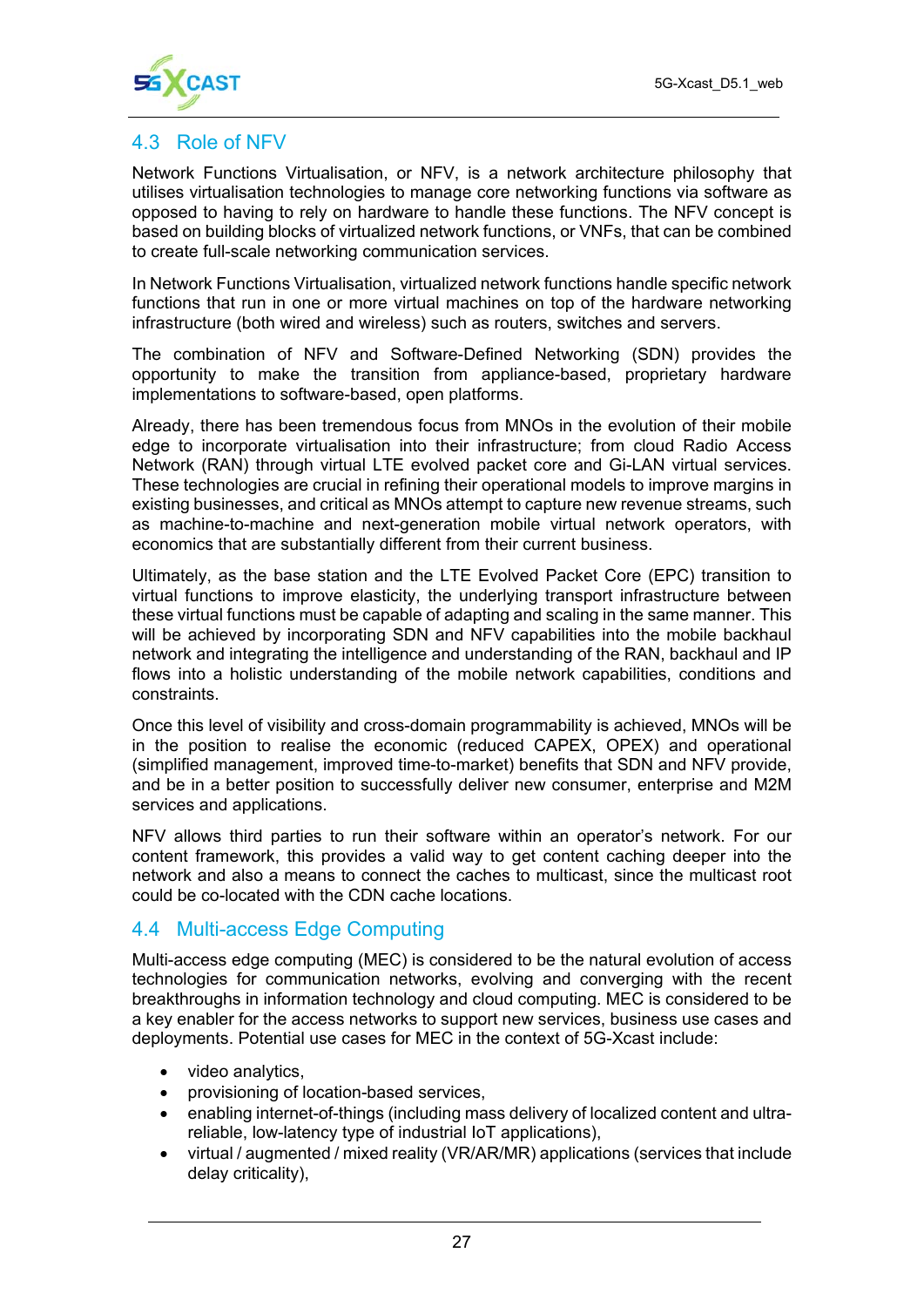

 localized content distribution (broadcast within stadiums, concerts and other public events) and data caching (which could be service agnostic with key applications in media and entertainment).

An overview of the MEC framework, adapted from the mobile edge computing framework presented in [23] and potential related use cases, is as shown in Figure 9. Here the potential use case dependent edge-hosting of NFVI is also considered within the overall framework. Thus, MEC has multiple potential use cases and applications in the context of Xcasting in 5G, with the enablement of new businesses and support for verticals.



*Figure 9. Mobile edge computing framework [23] adapted to multi-access and potential related use cases.* 

#### 4.5 Multi-link (ML)

Multi-connectivity is the technology of using simultaneously multiple links to deliver content (IP packets). This can be used for a content delivery as an additional service for the content provider, especially in multi-homed content providers. In case of mobile networks, we usually discuss multi-link (instead of multi-connectivity) as a capability of a device to communicate via multiple wireless links in a mobile network. Figure 10 presents the usual exploitation of ML as an end-to-end tool for content delivery.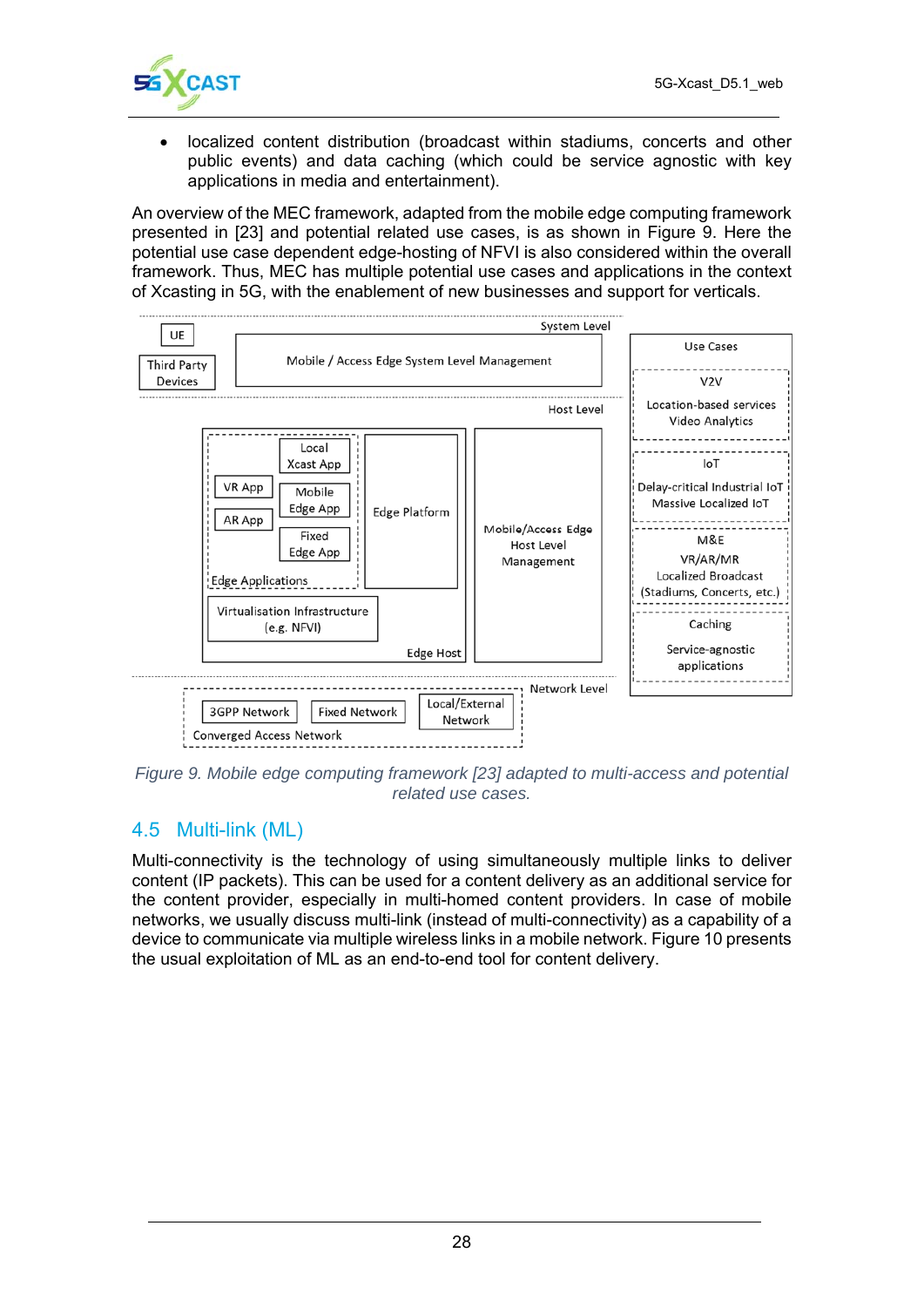



*Figure 10. 5G architecture with Multiconnectivity (ML-GW: multilink gateway; ML-MW: multilink middleware).*

Multi-link technology can be used to bond together various combinations of IP links:

- 1. 5G cellular network link of one operator with a 4G network link of the same or another operator.
- 2. 5G cellular network of one operator with a WiFi network link of the same or another operator.
- 3. 5G cellular network link of one operator with a cable, xDSL or satellite IP link of same or another operator.
- 4. Any number of IP links of same or different operators.

Currently multi-link bonding is implemented for unicast flows, exploring the features of different links. The end-to-end performance of each of the links between the content starting point and the end point (the bonding multilink middleware typically running on the end user device) have different results over each of these links between users, so that a simplistic multicast/broadcast over a common set of links will not work in many cases.

ML can provide interesting performance improvements on the core network, and can its interoperation with a CDN distribution network is worth pursuing. Furthermore, the exploitation of CDN edge servers as a ML-GW, exploring the CDN edge server as the source of ML connections is also an interesting option. These technologies will require proper support from either (or both) the network and transport layer.

#### 4.6 MPTCP

**Multipath TCP** (**MPTCP**) is an ongoing effort of the Internet Engineering Task Force's (IETF) Multipath TCP working group, that aims at allowing a Transmission Control Protocol (TCP) connection to use multiple paths to maximize resource usage and increase redundancy for video content delivery, see Figure 11.



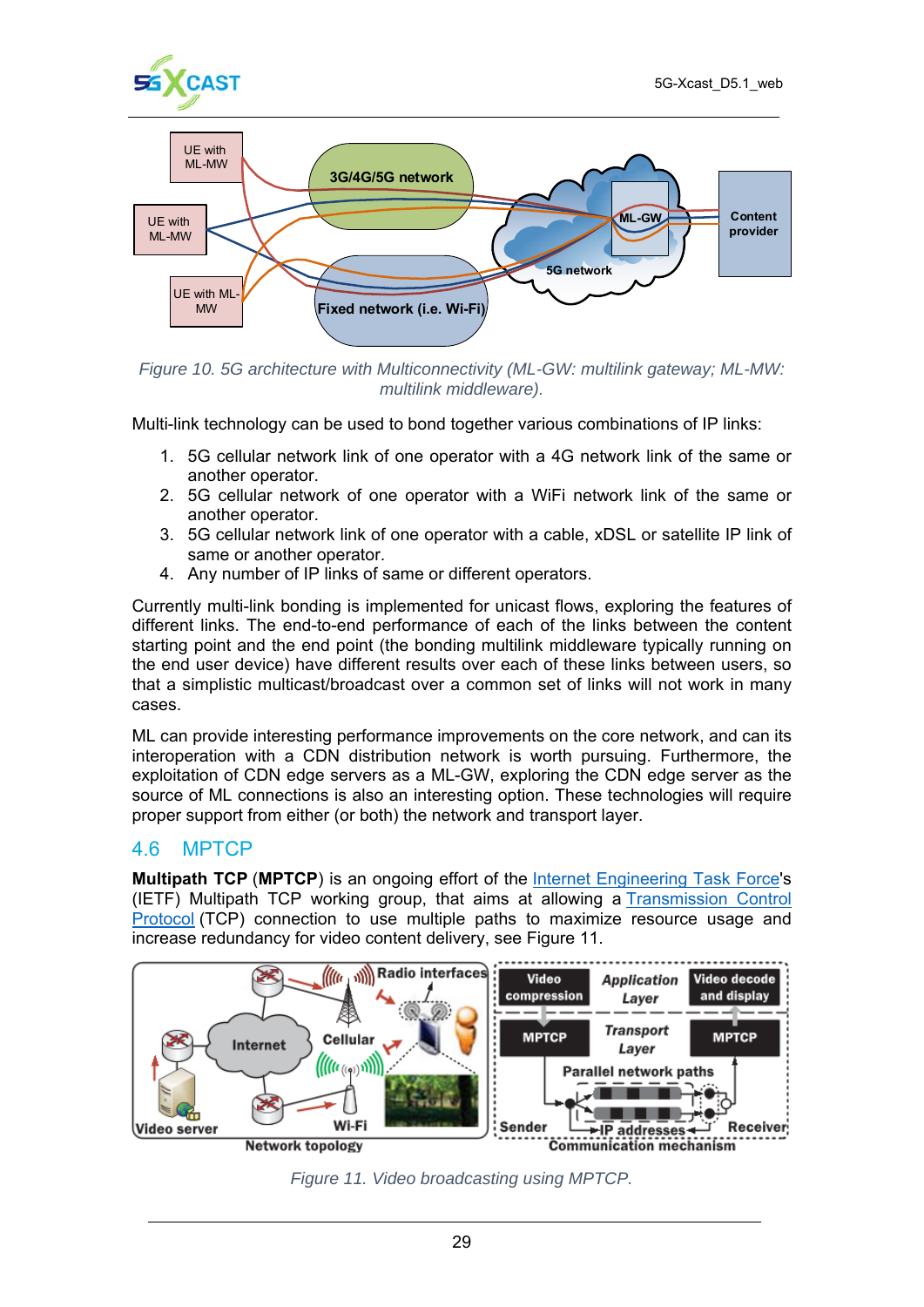

Key goals for MPTCP are: to be deployable and usable without significant changes to existing mobile network infrastructure; to be usable by unmodified applications; and to be stable and congestion-safe over the wide range of existing Internet paths. MPTCP assumes that both peers are modified and that one or both peers have multiple addresses, which often results in different network paths that are at least partially divergent (however, note there is no guarantee that the paths are divergent at all).

#### 4.7 QUIC

**QUIC (Quick UDP Internet Connection)** is a new multiplexed and secure transport atop UDP, designed from the ground up and optimized for HTTP/2 semantics (Figure 12).



*Figure 12. The location of the QUIC in the TCP/IP protocol stack.*

While built with HTTP/2 as the primary application protocol, QUIC builds on decades of transport and security experience, and implements mechanisms that make it attractive as a modern general-purpose transport for video content delivery. QUIC provides multiplexing and flow control equivalent to HTTP/2, security equivalent to TLS, and connection semantics, reliability, and congestion control equivalent to TCP.

QUIC aims to be nearly equivalent to an independent TCP connection, but with much reduced latency.

An HTTP/QUIC connection carried over bidirectional unicast is defined as a conversation between two QUIC endpoints that multiplexes several logical streams within a single encryption context. This is a one-to-one relationship. Furthermore, QUIC connections achieve decoupling from the underlying network (IP and port) by means of a Connection ID. Use of a consistent connection identifier allows QUIC connections to survive changes to the network connectivity. The establishment of a QUIC connection relies upon an upfront, in-band exchange (and possible negotiation) of cryptographic and transport parameters (conveyed in QUIC handshake messages) and HTTP-specific settings (conveyed in HTTP/2 "SETTINGS" frames). Such parameters may be required or optional and may be used by either endpoint to control the characteristics of connection usage.

This concept of a connection does not suit the carriage of HTTP/QUIC over unidirectional network associations such as multicast IP. In fact, there is no requirement for either endpoint (multicast sender or receiver) to be in existence in order for the other to start or join this one-sided conversation. The term "connection" is misleading in this context;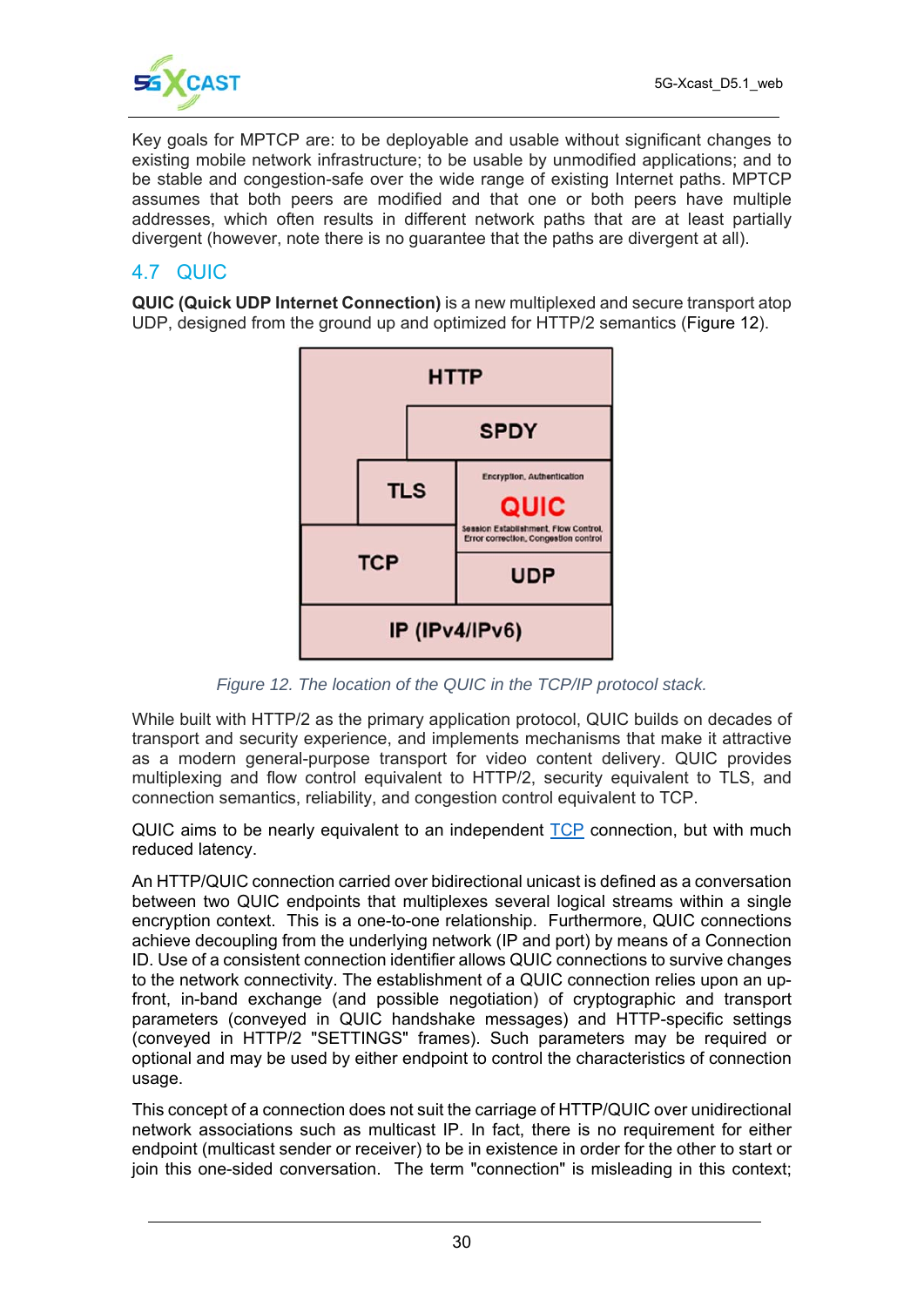

therefore, was introduced an alternative term "multicast QUIC session" or simply "session", which is defined as the logical entity describing the characteristics of the anticipated unidirectional flow of metadata and data. Such characteristics are expressed as "session parameters". Advertisement of multicast QUIC sessions allows for the senders and receivers to discover a session and to form multicast IP network associations that permit traffic flow.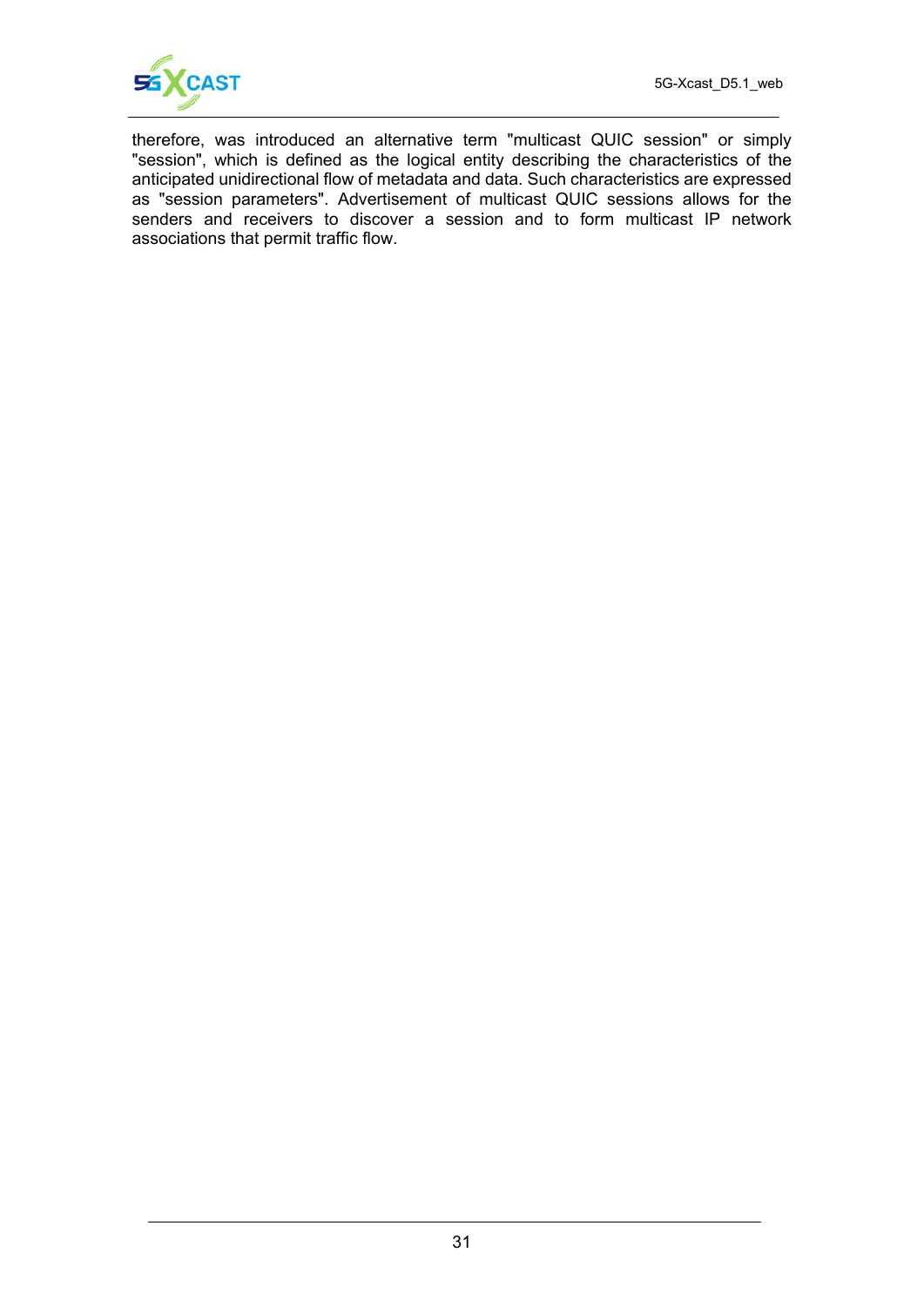

# **5 5G Perspectives and Content Delivery Framework Principles**

In this section we present a discussion of the preceding sections of this document and draw conclusions about the broad outline of a content delivery framework to meet future needs.

Our first observation is that the Internet is replacing vertically-integrated delivery platforms. As broadband speeds increase, the Internet is increasingly viable as a commercial content services delivery platform. Further, the rise of global CDN platforms as well as media platforms, such as YouTube, Twitch etc., dramatically reduce the barriers to entry and reduce operating costs for many content producers. These global operators are rapidly adding services to their portfolios that resemble those of traditional broadcast TV and cable operators. It is entirely plausible that such platforms replace traditional broadcast infrastructure at some point in the future.

This growing significance of Internet-delivered media services leads us to conclude that the main role of a content delivery framework within 5G is to deliver this type of content as efficiently as possible. Such content is primarily responses to HTTP requests.

Certain patterns of content consumption pose particular problems. Content which drives sudden increases in network demand make it very difficult to plan capacity effectively and can lead to network infrastructure built around occasional large peaks. The inclusion of a PTM capability as the last leg of the delivery path can help manage network demand by exploiting the synchronous, efficient delivery that such a capability would offer. A key part of our framework is to combine global CDN networks with PTM at the edge of the network. Technologies, such as NFV allow caches to push ever closer to the edge of the network, however, they can do nothing to help with efficient spectrum usage and are unlikely to find their way into fixed access networks. It is on this last leg that PTM will remain very important.

The usage of multicast delivery technologies also allows solving the latency issue raised earlier, by removing the need for buffering important quantity of video on the player side to ensure a smooth quality of experience. The unpredictable bursts at stake in unicast delivery are replaced by a smoother and better controlled delivery in multicast. The 30s to 40s video buffering is hence not required anymore. Of course, an adapted player is required, that will request the appropriate number of chunks based on the user context.

Such an approach could be used to ensure efficient spectrum and last mile usage for linear content, but could also be used for pre-emptive delivery of other content, such as operating system updates or VoD assets if combined with local or on-device storage.

As we have argued earlier in this document and based on previous experience, we should seek to avoid the need for a multicast session to be 'reserved' by a content service provider or CDN operator as this complicates both the technical and commercial relationships involved. Instead, the multicast capability should be treated as an internal optimisation capability, dynamically selected according to demand. The result will be that it will be trivial for content service providers to benefit from multicast, as they will not need to make any changes to their normal unicast delivery infrastructure.

It should be made clear that this is very different from the normal way of exploiting PTM networks for linear content delivery. Normally, the whole content delivery chain, including the media encoders, the content protection the transport protocols, the client devices and applications using to play the content will all be different from those used by unicast content delivered over the Internet. By allowing the PTM capability to be a largely hidden,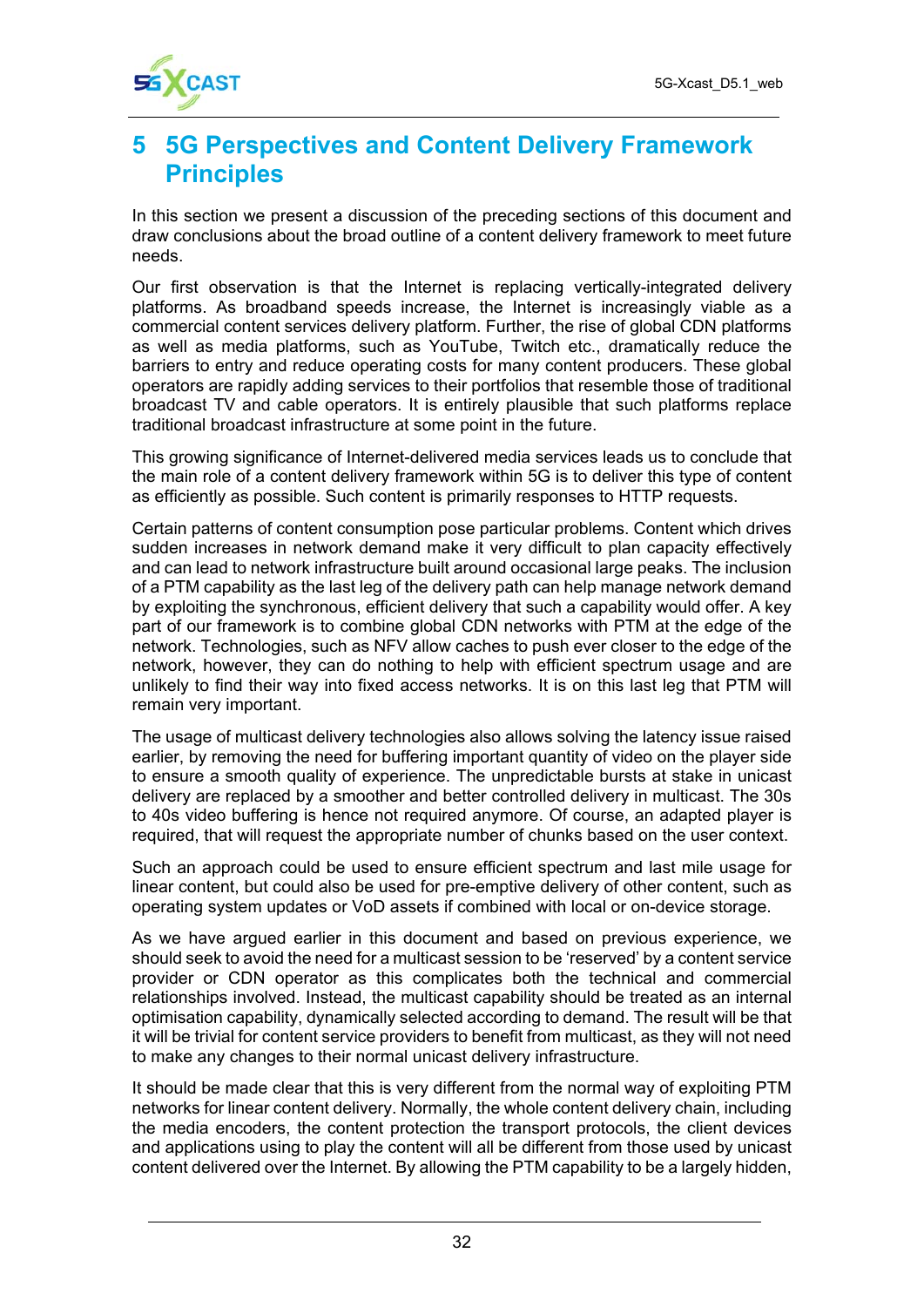

autonomously self-optimizing technology, we dramatically reduce the barrier to exploitation and we improve the infrastructure savings.

The novelty of this approach creates many challenges which will need to be overcome, in particular in relation to the interface between the CDN and the PTM network. For example, the PTM network needs to be inserted into the content delivery path in a way that is similar to caches, and, therefore would encounter the same problems as the transparent cache if we were to attempt to make the PTM network transparent to the CDN operator. A further complication to this interface could be that that content which can be delivered synchronously may need to be explicitly identified, possibly by the CDN operator or CSP.

We recognize that for a PTM technology to become a mainstream over-air distribution capability on mobile networks, it must be supported on handsets. This means that consumers must themselves see a benefit, so that they will see a PTM capability as a differentiator. This in turn will encourage handset vendors to add the technology. This could be primed by a network operator offering services which are exclusively available to those handsets which are capable of receiving PTM transmissions, such as live sport. We do recognize though, that there are efficiency gains to be achieved through the use of PTM in the backhaul network which could encourage an early deployment of such as technology, even without handset support.

The arguments that we have set out here for this unified unicast and PTM approach to content delivery apply equally to the fixed and the mobile network. We believe there is no reason why the functional components, the APIs and the logic cannot be exactly the same, irrespective of the network type. It is in this sense that we describe our approach as 'converged'.

Our observations of failure of network QoS to gain widespread use, outside of a network operator's own services, leads us to conclude that requirements such as session handover and hybrid access will preferentially be dealt with at the application layer with no network signalling. There will be some services whose demands on latency and packet loss are such that explicit network support is required. However, for many content services, seamless handover from one network to another, or the bonding of different access networks, can be handled entirely at the application layer. We therefore believe that application intelligence is preferred over explicit network signalling, despite the possibility that having the network handle handover or bonding could be more efficient.

In summary, our vision for content delivery consists of:

- CDNs for global reach, including the use of NFV for allowing caches to move ever closer to the edge.
- PTM, in the form of multicast or broadcast for efficient synchronous delivery at the edge of the network to improve efficiency of spectrum usage or last mile of the fixed network.
- Treating PTM as an internal optimisation capability for network operators which does not need to be exposed as an externally consumable network service in its own right. The use of a PTM capability should be dynamic, following consumption patterns and business rules.
- The use of local, or on-device storage to allow synchronous, pre-emptive delivery of content efficiently using a PTM capability,
- Application-layer intelligence is preferred over network features, particularly where the requirements on latency and packet loss are relatively relaxed, such as in typical media delivery scenarios.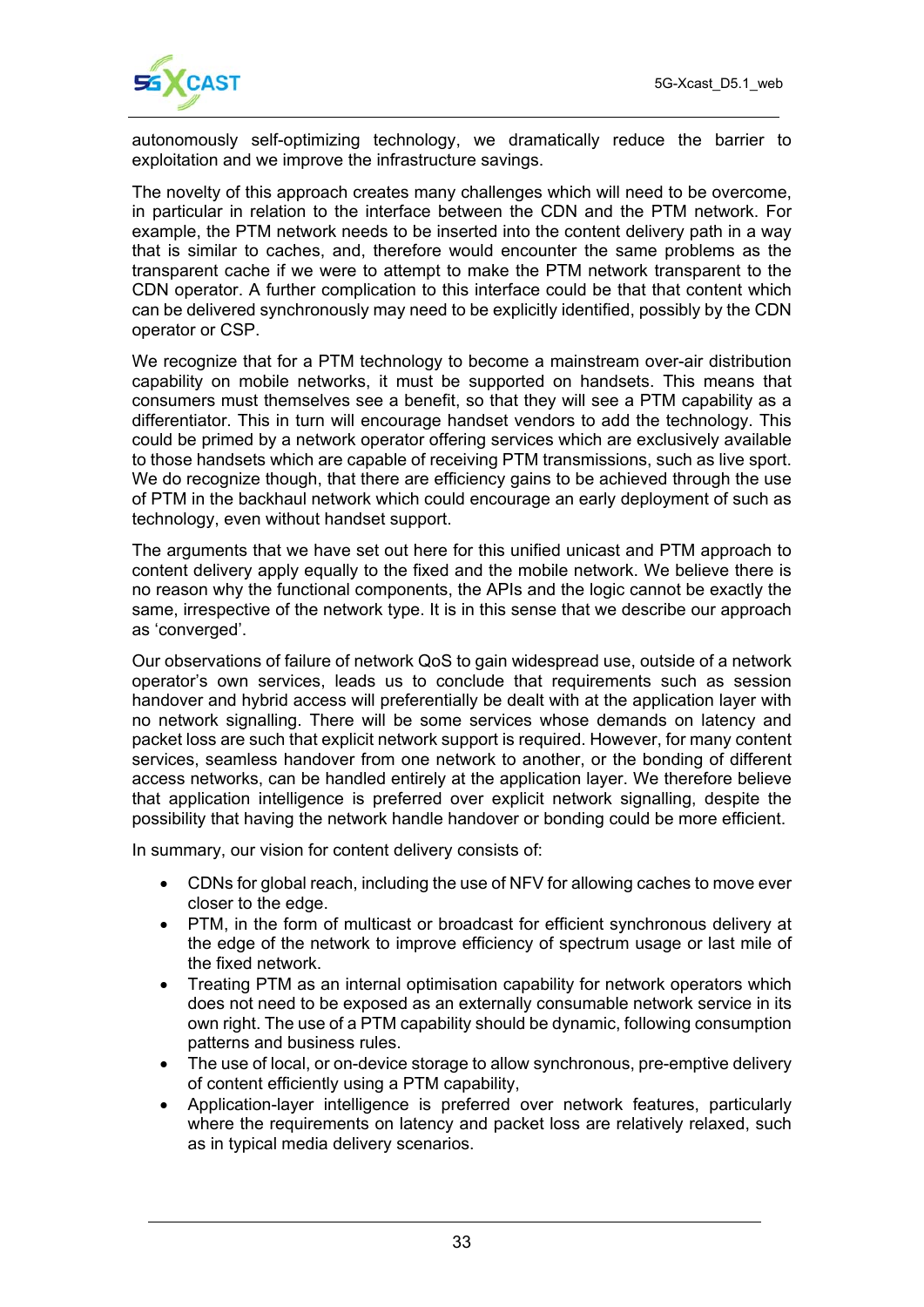

In a subsequent deliverable (D5.2) we will add details to this approach and suggest ways to overcome some of the many challenges to realise it.



*Figure 13. Unicast / Multicast / Broadcast convergent video delivery.*